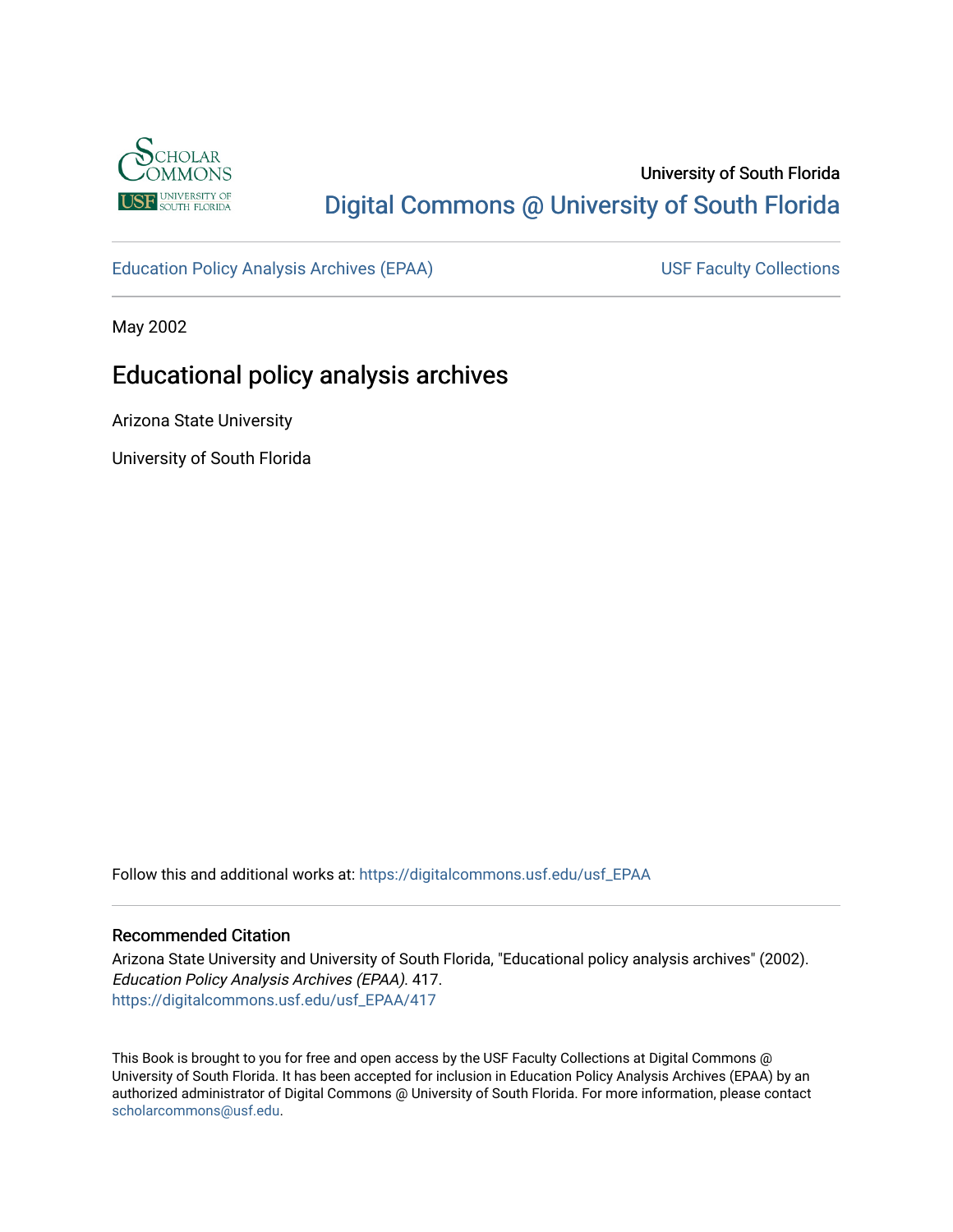# **Education Policy Analysis Archives**

**Volume 10 Number 28 May 31, 2002 ISSN 1068-2341**

A peer-reviewed scholarly journal **Editor: Gene V Glass** College of Education Arizona State University

Copyright 2002, the **EDUCATION POLICY ANALYSIS ARCHIVES**. Permission is hereby granted to copy any article if **EPAA** is

credited and copies are not sold. **EPAA** is a project of the Education Policy Studies Laboratory.

Articles appearing in **EPAA** are abstracted in the *Current Index to Journals in Education* by the ERIC Clearinghouse on Assessment and Evaluation and are permanently archived in *Resources in Education*.

### **Elm Street School: A Case Study of Professional Development Expenditures**

### **H. Alix Gallagher Consortium for Policy Research in Education University of Wisconsin-Madison**

Citation: Gallagher, H. A. (2002, May 31). Elm Street School: A case study of professional development expenditures. *Education Policy Analysis Archives*, *10*(28). Retrieved [date] from http://epaa.asu.edu/epaa/v10n28.html.

#### **Abstract**

This article addresses the question of how much is spent on teachers' professional development. A review of the literature finds two problems that have frequently led to inaccurate estimates of professional development spending: 1) the accounting codes that are used in many studies provide little description of spending, and 2) studies generally focus on district or state expenditures for professional development, but do not collect data on school-level spending. These problems are compounded by the fact that studies define professional development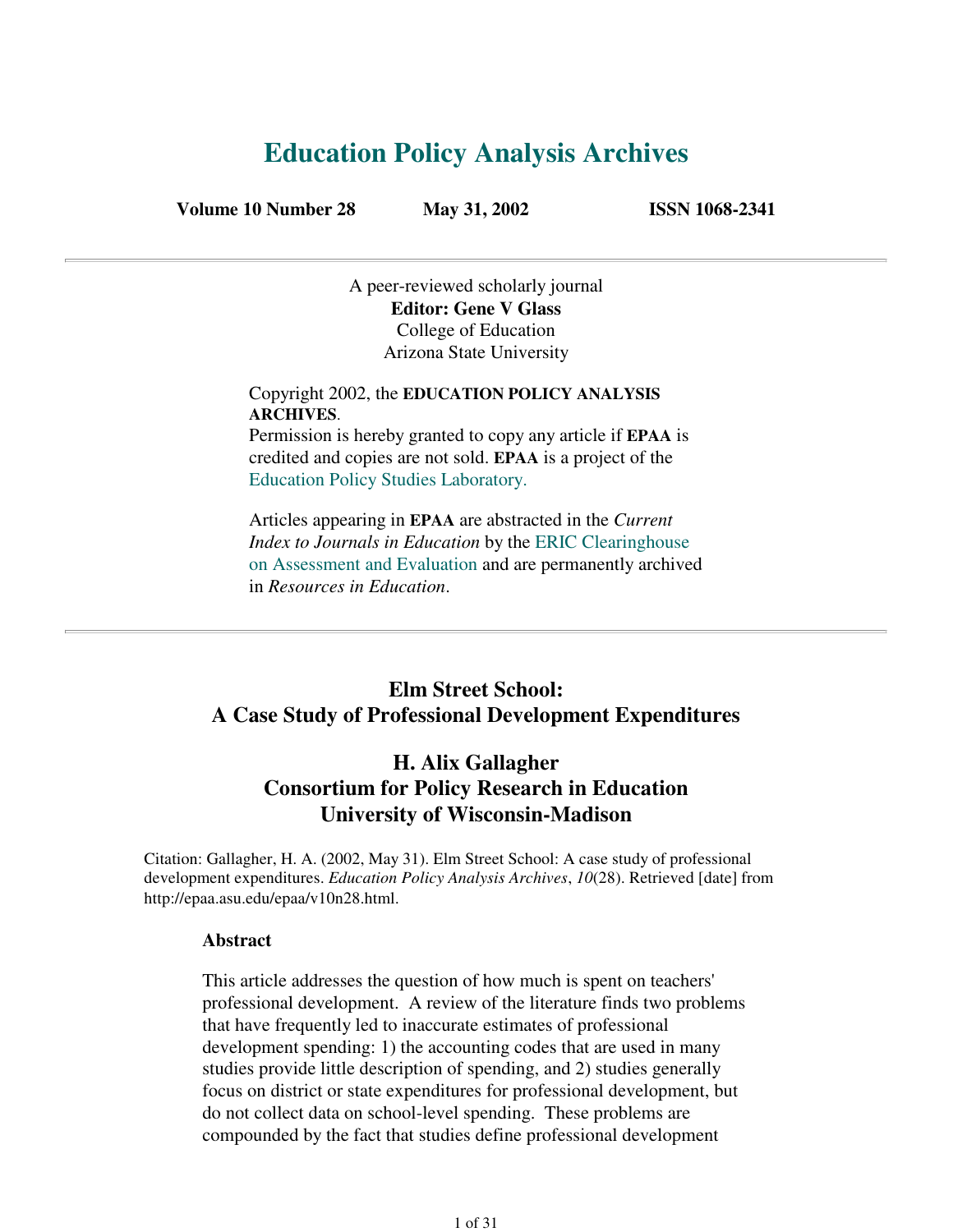spending differently, and thus it is difficult to compare findings across studies. In an effort to begin to address this problem, this study utilizes a detailed cost structure to analyze both district and school site expenditures on professional development across cost categories. The study found that school-level expenditures were a significant source of professional development for teachers. This has implications for the methodologies used to estimate current professional development expenditures and what level of expenditures would be necessary to generate dramatic improvements in student achievement.

In a climate of standards-based reform, schools are being called upon to assure that all students achieve to high standards. While most experts agree that extensive staff development will be necessary to improve instruction so this goal can be realized (Birman et al., 2000; Corcoran, 1995; Hertert, 1997; Killeen, Monk and Plecki, 2000; Little, 1993), few studies have identified effective professional development and even fewer have documented the professional development costs associated with implementing powerful, focused reform. This article shows how building knowledge about the level and structure of professional development spending necessary to achieve the goals of standards-based reform requires three changes in research design. First, a methodology needs to be developed that improves on traditional data used to identify spending. Second, it is necessary to have an analytical framework to understand the types of spending on professional development. Finally, it is important to accurately estimate the professional development resources available at schools, which are frequently the focus of standards-based reform and which can make decisions to augment or decrease the professional development resources available to teachers.

This case study extends a methodology developed by Hawley-Miles (Miles et al., 1999; Miles and Hornbeck, 2000) and her colleagues to collect district-level data on professional development spending to the school level and analyzes that data using the professional development cost structure developed by Odden, Archibald, Fermanich and Gallagher (2001). This case study was part of a larger research project that examined several urban districts' spending on instructional improvement. It is an early step of a broader research program that seeks to determine the level of professional development spending and spending strategies that will lead to improved teaching and higher student achievement. This case highlights Elm Street School, a K-8 school in a large urban district in the Mid-West that used professional development as an integral part of a coordinated schoolwide reform. Professional development is defined here as any activity intended to build teacher knowledge, skills and classroom instructional expertise. This includes, for example, workshops, teacher coaching, work with consultants, and the cost of teacher time to participate in activities designed to lead to professional growth; since this case study examines district and school expenditures, it does not cover activities that have no cost for the district or school (for example, course-taking paid for by teachers).

This case study seeks to answer three questions: 1) What is Elm Street's strategy for improving student achievement? 2) How does professional development support this strategy? 3) How does Elm Street allocate resources for professional development? In an attempt to answer these questions, prior research on professional development costs was reviewed. The first section provides an overview of the findings, along with an analysis of the strengths and weaknesses of those studies. The analysis leads to an explanation of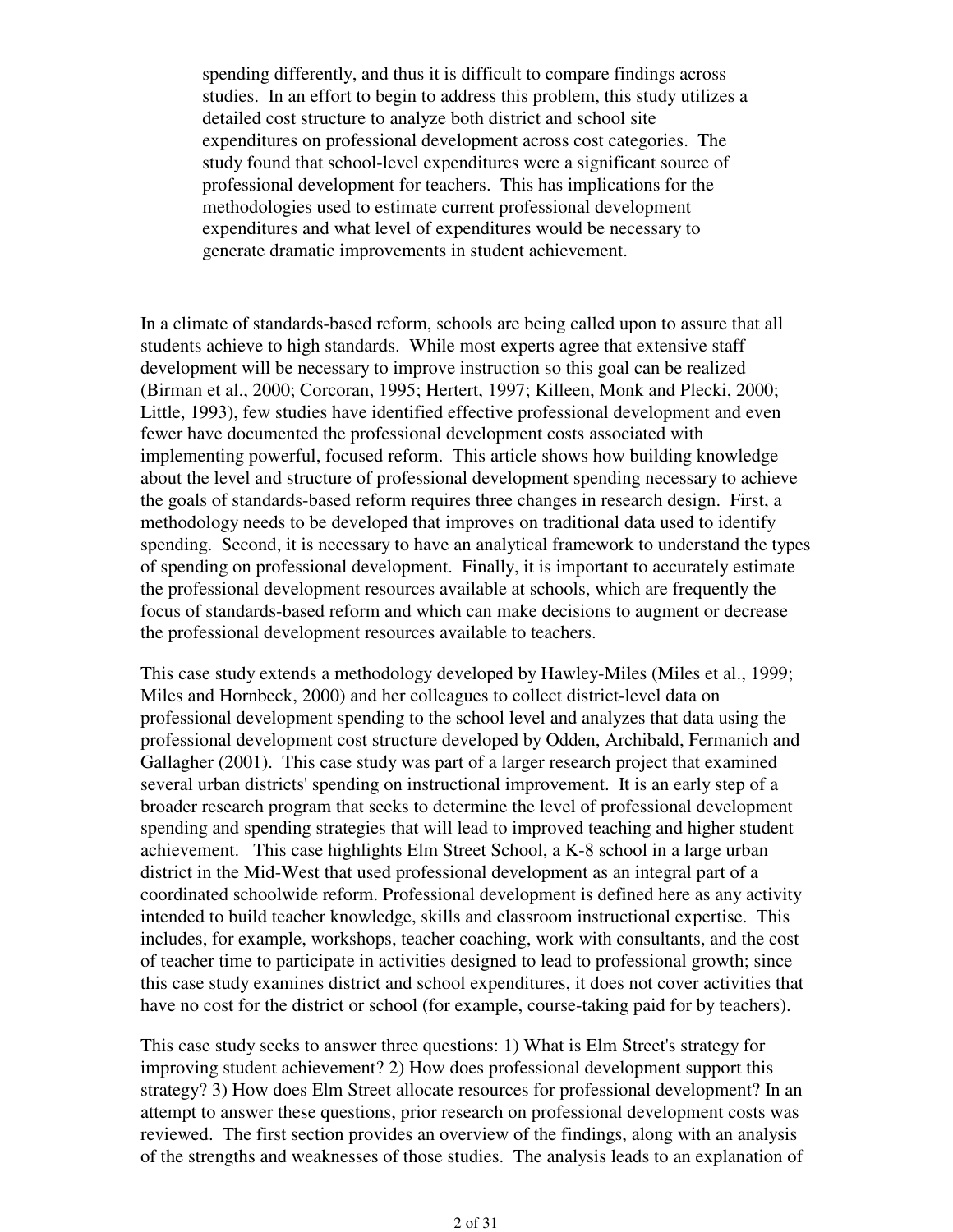the methodology used to understand Elm Street's resource allocation. Next, Elm Street's educational strategy is explained in light of its district context. Finally, Elm Street's professional development spending is examined in terms of funding sources and the Odden et al. (2001) cost structure.

### **1. Prior Research**

This section discusses eight studies on professional development spending. Taken as a whole, these studies highlight three important issues in this area of research:

- One common source of data is fiscal accounting codes. Studies that rely on this data source generally do not have detailed descriptive information about the nature of the professional development that was purchased. Other studies have sought to avoid this problem by using alternate data sources and focusing on the type of professional development provided to teachers. These studies have generally lacked detailed information about professional development spending.
- Researchers have used different analytical categories when reporting on professional development spending. As a result, it is difficult to make accurate comparisons across studies.
- Most studies have focused on spending at the district level. Few, if any, studies provide information about the professional development resources available at the school level. Since schools can be the locus of much decision-making about professional development, the lack of knowledge about school-level professional development spending may lead to inaccurate estimates of professional development resources available to teachers.

The studies reviewed in this section place the current case study in the research context by highlighting methodological issues and also showing what is currently known about professional development spending.

In one of the first major studies on the costs of professional development, Little et al. (1987) used interviews, surveys and state documents to analyze professional development spending in California in terms of school, district, regional, and state expenditures for participants' time and for the cost of providing the professional development activity. This is a landmark study because of its focused analysis on the quality of professional development and because it attempted a comprehensive analysis of professional development spending. The authors found that, on average, professional development spending equaled approximately 5% of the total classroom costs (or \$4,379 per staff member; \$6,880 in 2000 dollars).

The analysis provides a good large-scale picture of professional development spending. However, the estimates include the cost of two items that make them problematic: uncompensated teacher time (worth an estimated 60 cents for every dollar spent by the district on professional development); and lane salary increases resulting from credits earned through professional development activities (estimated as 61% of total staff development costs). These two items dramatically increase the estimated expenditures, yet uncompensated teacher time is not a direct cost. More importantly, salary increases are a legal part of teacher contracts and could not be reallocated to professional development strategies. Classifying these expenditures as professional development expenses is not useful for an analysis like the present one, which is focused on the actual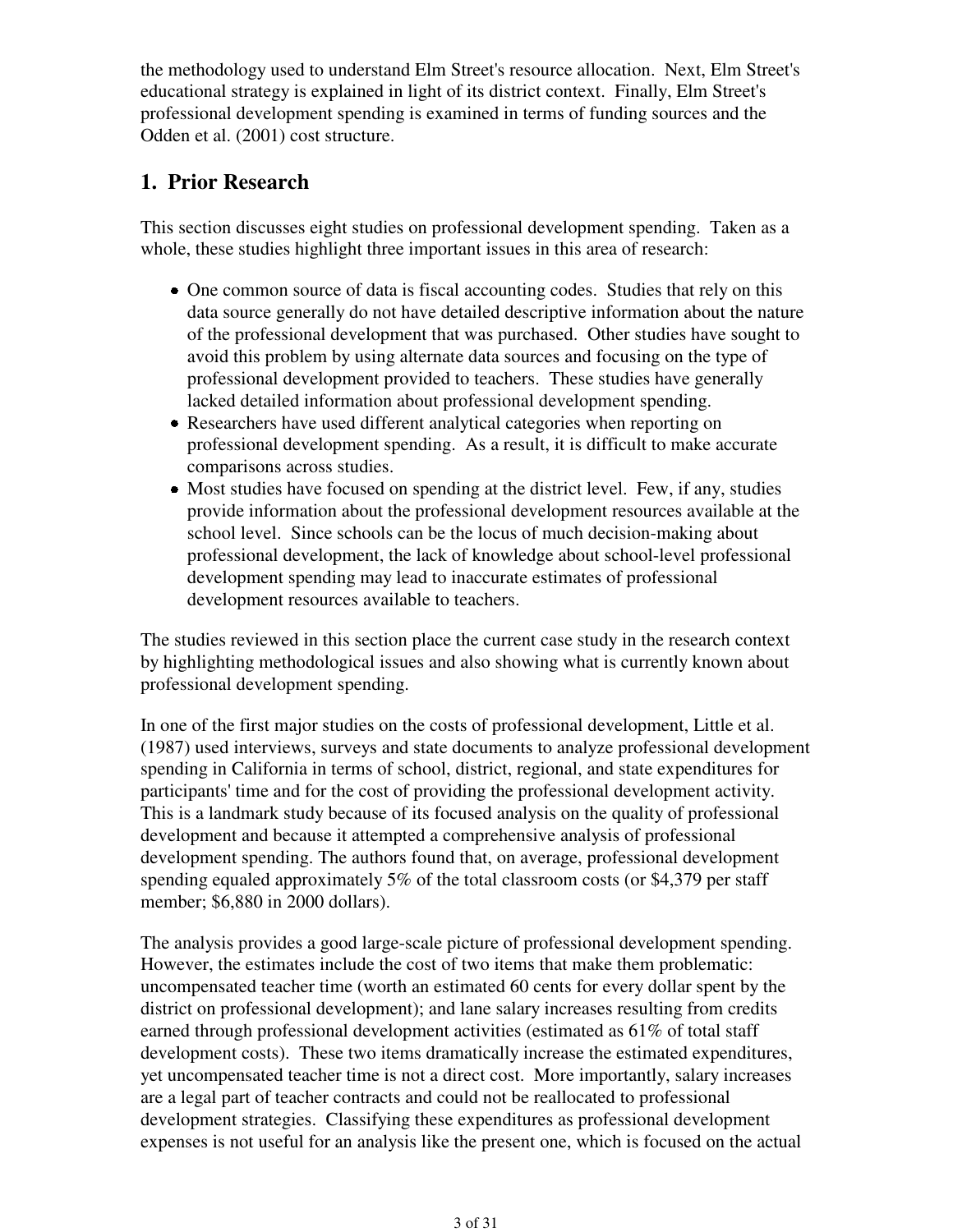dollars available for professional development at the school site. With the present value of semester credits and uncompensated teacher time excluded from the analysis, Little et al. found that professional development accounted for around 1.4% of total classroom expenditures (or \$1,229 per staff member; \$1,931 in 2000 dollars). It is also important to note that although Little gathered data on "investment in school-based staff development," she found comparatively few of these expenditures. Since the report does not include survey instruments and interview protocols, it is unclear if such spending was not found because she did not look for school-level discretionary spending or if schools lacked sufficient control over their own budgets to provide professional development.

Little's use of non-budgetary documents allowed her to avoid some of the difficulties that arose in many other studies on professional development expenditures, which utilized budgets as the sole data source. As Chambers (1999) has argued, since accounting codes track resources only by source and expenditure categories created for fiscal accounting purposes, they do not provide meaningful information about many types of expenditures and their results. The lack of descriptive data in typical fiscal accounting systems created difficulties in several studies of professional development spending.

One study that encountered this difficulty was Hertert's (1997) multi-district analysis of professional development spending. Hertert attempted to use district budget data to estimate state and district professional development expenditures, evaluate the connections between spending and improvements in student performances, and suggest ways of reallocating resources to the most effective types of professional development. She originally approached 60 districts for participation, however only 16 kept the data necessary for a basic cost estimate. Of those, none were able to furnish information that would allow her to address the second and third questions in her study. Hertert was able to analyze professional development spending across six categories: professional development office, district conferences/workshops, nondistrict conferences/workshops, inservice training days, university/college coursework, sabbaticals, and temporary assignments. The analysis showed significant variation in districts' professional development spending, ranging from 1.7%-7.6% of net operating expenditures, with an average of 3.6% across districts. The spending level was equivalent to an average of 6.8% of the cost of teacher salaries, including benefits. From this she estimated that per teacher spending would be equivalent to \$3385 if the district paid its average teacher \$50,000 including benefits (\$3,825 in 2000 dollars). Her study is most important, however, from a methodological perspective because it highlights how accounting mechanisms hamper research on professional development spending and the connection to educational outputs, which were the unanswerable parts of Hertert's original question.

Killeen, Monk and Plecki (2000) also attempted to understand districts' spending on professional development but chose to use two major national datasets, the Census Bureau's Survey of Local Government Finances: School District Finances (F-33), and NCES's Common Core of Data-Longitudinal File to produce nationally generalizable results. The study analyzed expenditures categorized as 'instructional staff support,' which provided the nearest approximation to professional development. Unfortunately, in one dataset this category also included items such as library, television, audio-visual, and computer-assisted instruction, which are not professional development. Further, much central office instructional support is also supervisory activities, which do not fit into a general definition of professional development. In conjunction with Hertert's work, this study clearly shows some of the challenges of attempting to quantify professional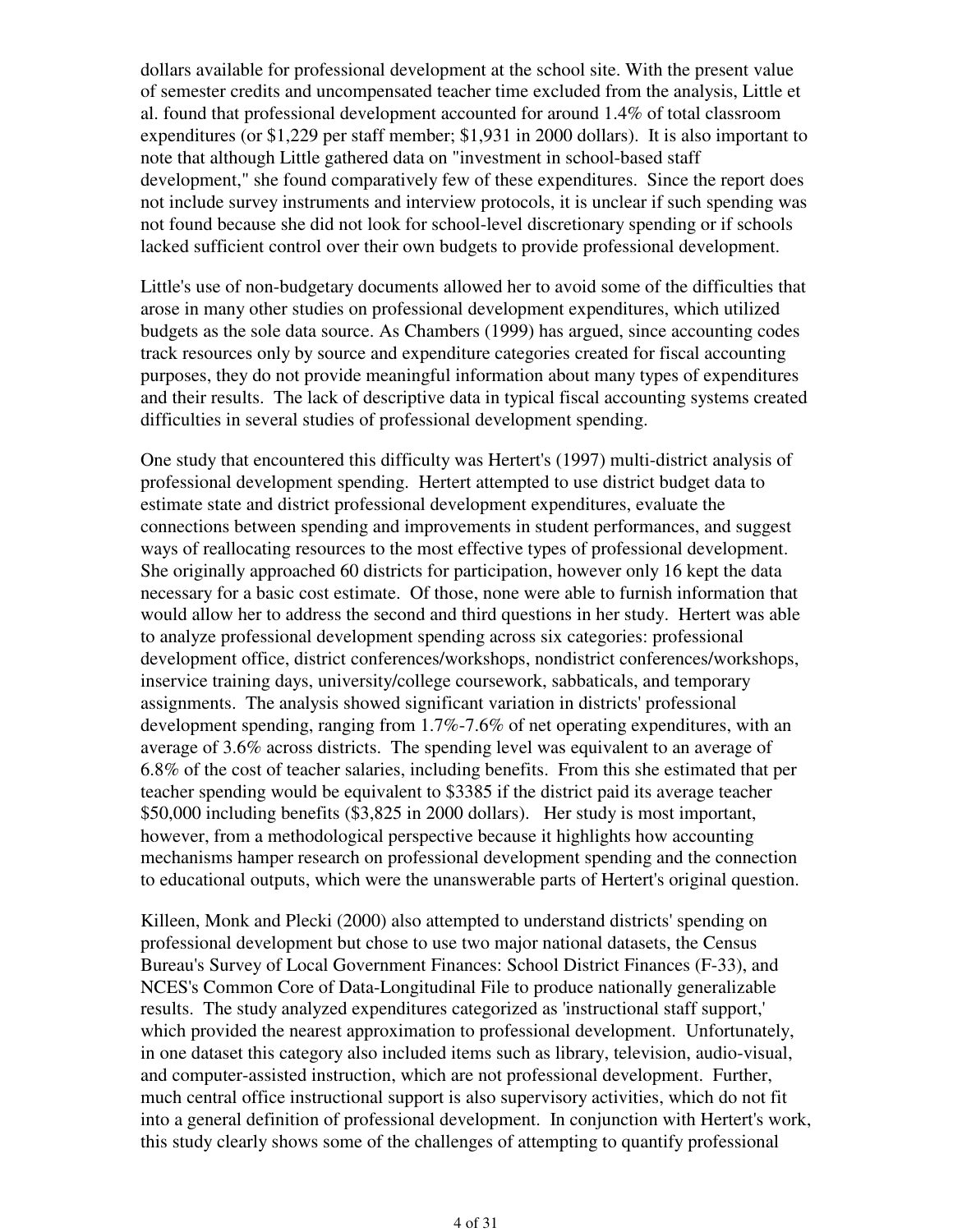development spending in districts and schools using the data available in current fiscal accounting systems.

Killeen, Monk and Plecki (2000) found that district spending for professional development ranged from 1.27-8.10% of total general district expenditures, with the average district spending 2.76% percent of its budget for professional development. While this range may seem large, most states' average district spending on professional development was between 2-5.2%, with only six states averaging below 2% and only Kentucky averaging above 5.2%. The average per pupil expenditure on professional development across states was \$192 (\$223 in 2000 dollars).

Other studies have discussed professional development costs but have focused more on describing and analyzing the nature, and extent of professional development opportunities. Garet et al. (1999) conducted a major study of professional development under the Eisenhower program, a federal math and science education initiative under Title II of the Elementary and Secondary Education Act. Eisenhower funding sought to improve students' math and science achievement through teacher training. Garet et al. conducted a nationally representative survey of teachers participating in the Eisenhower Professional Development Program to determine the characteristics of effective professional development, which they defined as professional development that leads to changes in teacher knowledge and practice that produced increases in student achievement. They found that effective professional development has six main features:

- 1. form (professional development should be school-based and job embedded);
- 2. duration (long-term and ongoing professional development is better);
- 3. collective participation (it is beneficial to have groups of teachers from the same school or department share the professional development experience);
- content focus (teaching strategies should be combined with enhanced content 4. knowledge of what is being taught);
- 5. active learning (opportunities for teachers to become engaged in their own learning are important);
- 6. coherence (professional development should be aligned with state standards, assessments, teachers' goals and school and district context).

They found that few teachers participated in highly effective professional development and that one of the main reasons was the higher cost. While districts spent an average of \$185 per teacher (\$197 in 2000 dollars) on typical professional development under the Eisenhower program, they found that exemplary projects in the Eisenhower Program spent approximately \$512 per teacher (\$529 in 2000 dollars) to provide effective professional development. The increased cost was typically for providing professional development of longer duration, and frequently included more active and embedded learning than the workshops that characterize traditional professional development. Though the study provides very useful information on the features of effective professional development, there is little explanation of how these costs were determined, which limits the usefulness and generalizability of the cost estimates. Furthermore, the estimate is for professional development in only one subject area, and must, therefore, be seen as a probable underestimate of the overall cost of professional development.

In their study of professional development in New York City's District 2, Elmore and Burney (1997) found that the district spent approximately \$1,300 per teacher (\$1,427 in 2000 dollars) on professional development, or 3% of the district's operating budget.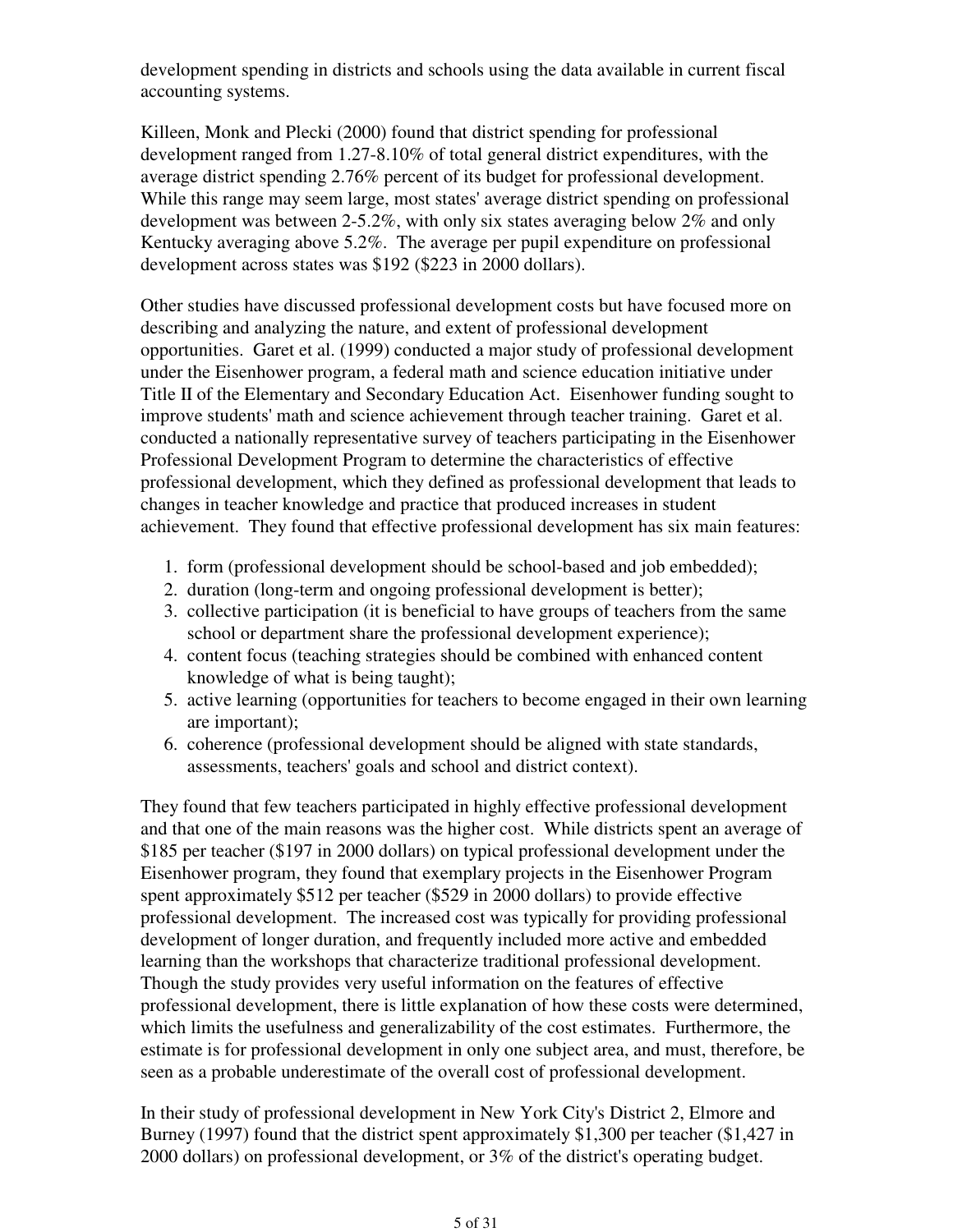Elmore and Burney provide more detail than most on how the money is spent, by dividing overall spending into four categories: teacher compensation, contracted services, professional development lab, and materials. Yet they do not provide enough detail to analyze the expenditures in terms of how money was spent within those broad categories. For example, it is impossible to determine how much teacher compensation spending was for stipends for teachers attending professional development activities as opposed to the cost of substitutes to provide teachers release time. Additionally, one might want to know within contracted services, how much was spent on one-time workshops as opposed to ongoing coaching. Since other components of the ongoing study in District 2 demonstrate positive outcomes from the district's strategy, it would be very useful to have a systematic cost methodology so that District 2's spending on various professional development strategies could be compared to other districts.

Miller, Lord and Dorney (1994) presented a cross-case analysis of professional development in four districts. They used district-level interviews, principal interviews, and teacher interviews to build an in-depth understanding not available through analyzing budget data alone. However, they only presented a rough estimate of the percentages of spending on professional development. For example, in analyzing salary costs, they estimated that 15% of principals' time was a professional development cost, yet provided no explanation for how they arrived at this estimate. Their results are shown in Table 1.

| Table 1                                                                |
|------------------------------------------------------------------------|
| <b>Miller, Lord and Dorney's Estimates of Professional Development</b> |
| <b>Spending</b>                                                        |

| <b>District</b> | <b>Cost per Regular Classroom</b><br>Teacher at time of the study (in<br>2000 dollars) | Cost as a Percentage<br>of Operating Budget |
|-----------------|----------------------------------------------------------------------------------------|---------------------------------------------|
| Large           | $$3,529$ $($4,462)$                                                                    | $2.3\%$                                     |
| Large           | $$1,755$ (\$2,219)                                                                     | 1.8%                                        |
|                 | Medium $\frac{1}{2}$ , 706 (\$3,421)                                                   | 2.0%                                        |
| Small           | $$3,528$ $($4,461)$                                                                    | $2.8\%$                                     |

They broke down this spending into six categories: baseline (staff development office); district and school-level staff development salary; materials and services, travel, consultants, and miscellaneous; substitutes; externally funded programs; and personal contributions. These categories add little to our knowledge about how money is spent and since they did not explain in detail how these were derived and did not analyze the spending categories within externally funded programs, it is difficult to make meaningful comparisons to other studies.

Miles (Miles et al., 1999; Miles and Hornbeck, 2000) presented a more detailed approach to tracking districts' professional development spending. In a study of Boston's professional development spending, Miles, et al. (1999) analyzed professional development spending in light of two key concerns: 1) how closely professional development resources were aligned with the district's improvement plan; and 2) how well they matched the National Partnership for Excellence and Accountability in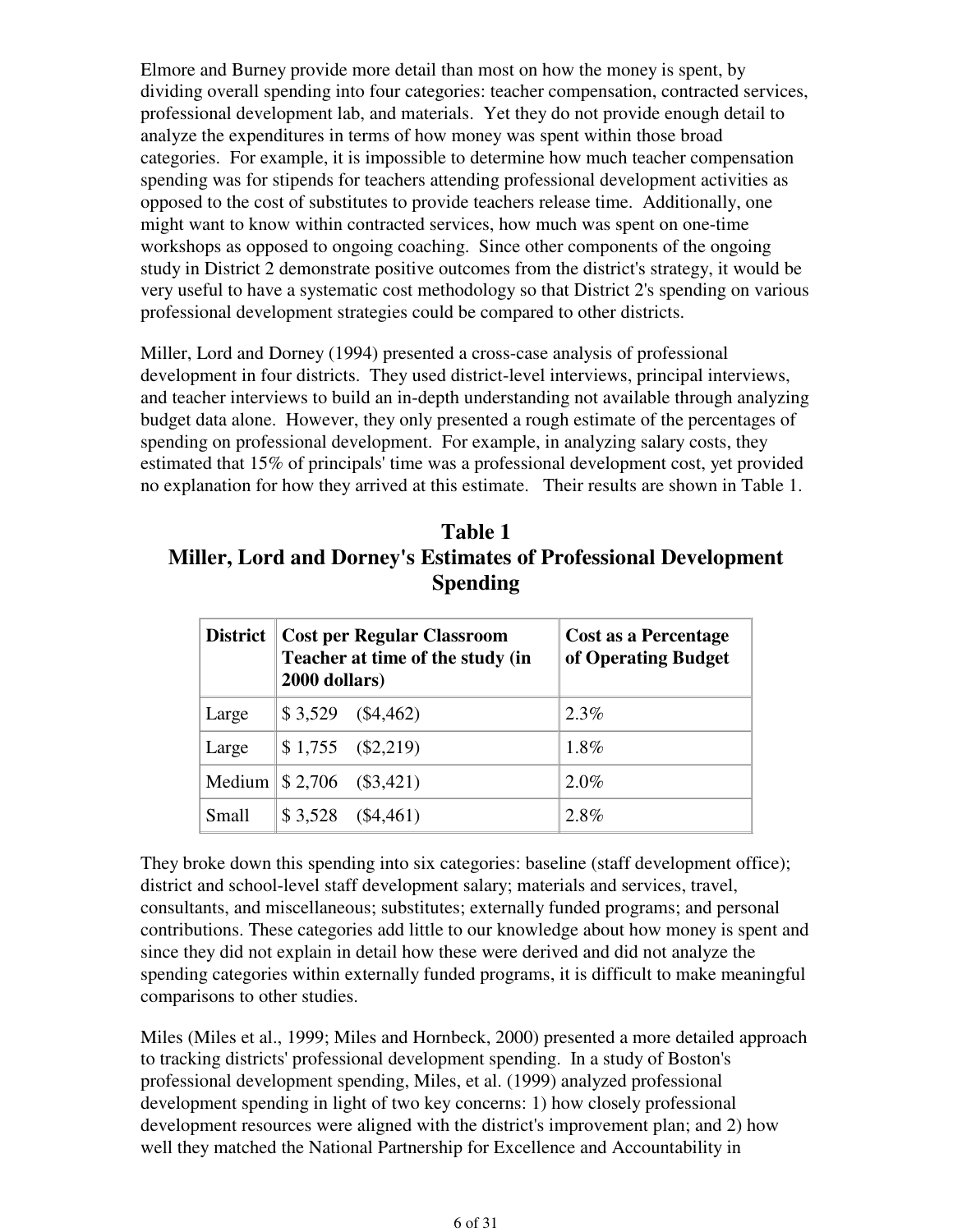Teaching (NPEAT) principles for effective professional development. They began by collecting budget data from all sources, and tentatively coding this data by district role (e.g. professional development, accountability, curriculum development and support), function (e.g. salary, stipend), and source (federal, state, local, private). They then interviewed heads of all relevant district departments to determine what activities were related to professional development. This allowed them to include costs, such as the salary for staff who designed professional development, that are not included in some analyses. Their interviews also enabled them to gather data on:

- The sources of professional development funds;
- The type of professional development activities purchased (e.g. consultant, staff salary, etc.);
- The topic of professional development activities;
- The locus of control for the professional development funds;
- The percentage of time district personnel spent on developing or providing professional development.

These data gave Miles et al. a refined understanding of Boston's professional development spending that enabled them to analyze spending by type, topic, control and source. They determined that the district spent over \$23 million per year (\$4,894 per teacher and principal; \$5,170 in 2000 dollars) on professional development, or 3.8% of their total budget. Furthermore, by comparing this spending to district goals and NPEAT's principles for effective professional development, Miles et al. were able to make recommendations for how Boston could reallocate resources to improve the effectiveness of their spending.

In later work, Miles and Hornbeck (2000) expanded on this methodology to compare spending on professional development across four urban districts and the broader concept of instructional and school support across two of those districts. Their definition of instructional and school support included all activities undertaken on the part of a school district to support high quality instruction: professional development, accountability, curriculum development and support, special program monitoring and compliance, information systems, district student services and community outreach. These were included to the degree that they supported instructional improvement. For example, spending on information systems that allows schools to better analyze student performance data and tailor reform to specific needs would be considered instructional support; information systems spending that went to monitor student attendance would not be included. Miles and Hornbeck used interviews with department heads and other key personnel to determine how much each department spent on instructional support, and combined the data to learn how much the districts spent on professional development and instructional support.

They found that there was substantial variation across the districts in terms of the overall level of professional development spending as well as how money was spent. The districts spent between 2.4%-4.3% of their operating budget on professional development, not including the cost of contracted inservice training days. When these were included, the range was 2.4%-5.9% of the district operating budget, or from \$2,010-\$6,628 per teacher (\$2,078-\$7,002 in 2000 dollars). Additionally, district spending was frequently fragmented across many departments rather than focused on the districts' highest priority areas. Finally, district spending differed by strategy. While some districts invested heavily in workshops or subsidizing university course-taking,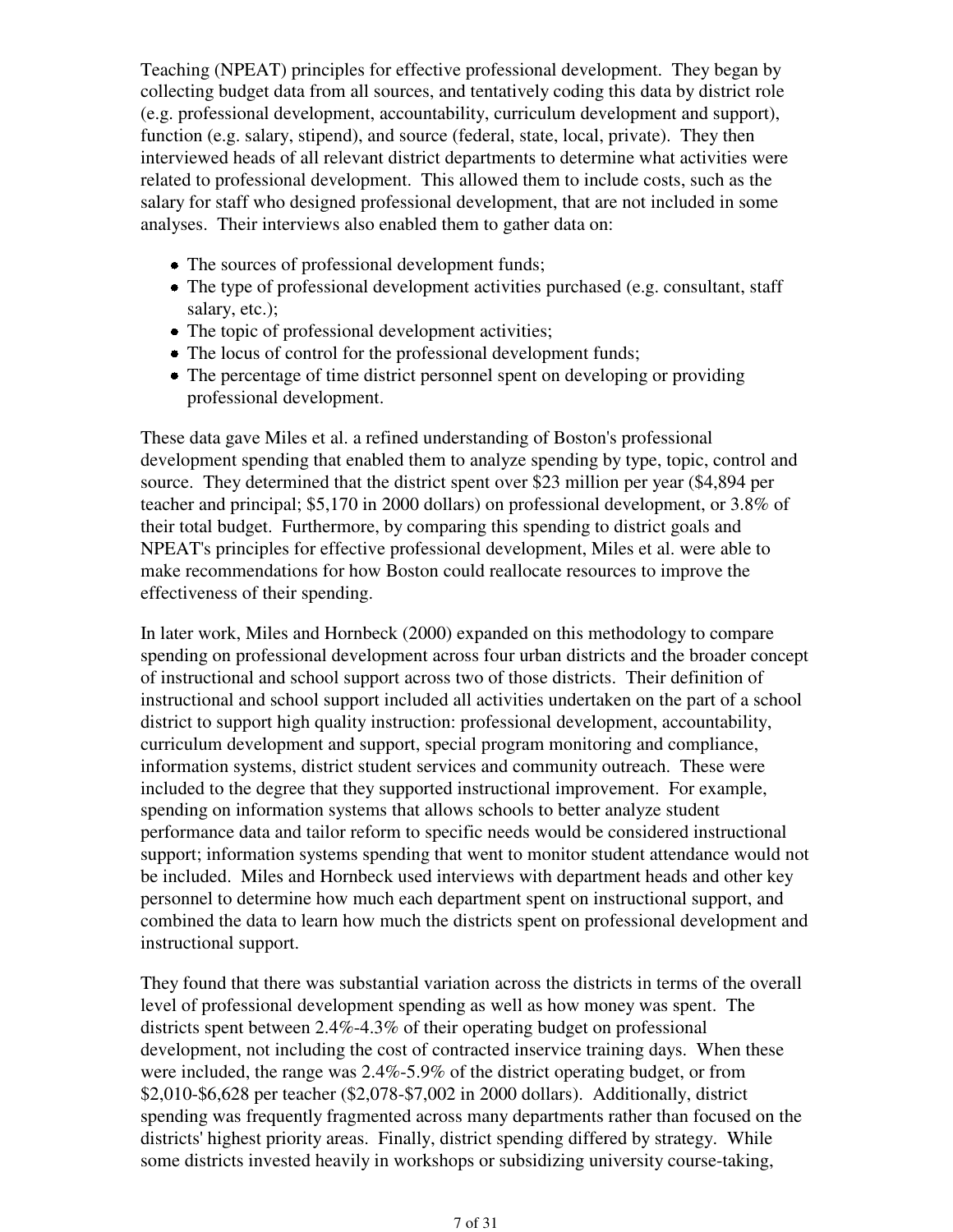others spent a higher proportion on stipends for teachers to take on responsibilities outside of traditional teaching.

While Miles' studies provided significant detail on district costs and strategies, they did not trace district expenditures to the school level. In districts that have decentralized school funding, the school general fund budget, as well as any other budgets controlled at the school level, could be an additional source of professional development spending. By extending Miles' methodology to include a school-level analysis, this case study of Elm Street provides a more complete picture of the resources used at a given school.

As can be seen, past studies on the costs of professional development have struggled with at least one, and usually more than one, of the following issues:

- The study provided information about professional development activities but provided little information about costs;
- The study identified costs, but lacked rich data on the nature of the professional development activities, or data on the different categories of expenditures that comprise total costs;
- The study identified costs, but did not use a systematic methodology that enables comparisons to other research;
- The study had no data on how schools supplemented or reduced district-level professional development resources available to teachers.

The first problem has created an overall scarcity of information about professional development expenditures and costs. The second is quite pervasive in the literature because analyses of school and district spending have typically tracked resources from source to accounting code expenditure, which provides little information on the nature of the professional development spending. The lack of a systematic methodology for identifying costs is even more problematic because of the first two problems: since few studies provide a desirable level of detail on both strategies and expenditures on professional development, it would be highly beneficial to be able to make meaningful comparisons across studies.

Finally, the majority of studies have analyzed *district* spending on professional development, since districts have traditionally been thought of as the source of most staff development resources. Schools, however, are increasingly playing a prominent role in supporting instructional improvement. They serve as the site of many of the more innovative professional development strategies, like on-site coaching and peer mentoring, which are more likely to have the characteristics of effective professional development identified in Garet, et al. (1999). Many schools also have control over at least a portion of their budget and are allocating some of these resources to professional development. Conversely, they can also choose to disregard recommendations for spending money on professional development instead purchasing something else, thus reducing professional development spending. For these reasons it is necessary to include school-level professional development expenditures in the analysis of how professional development resources can be used to improve instruction and student learning. This study addresses these issues.

## **2. Framework**

Based on prior research, the following goals were set for the study: to develop a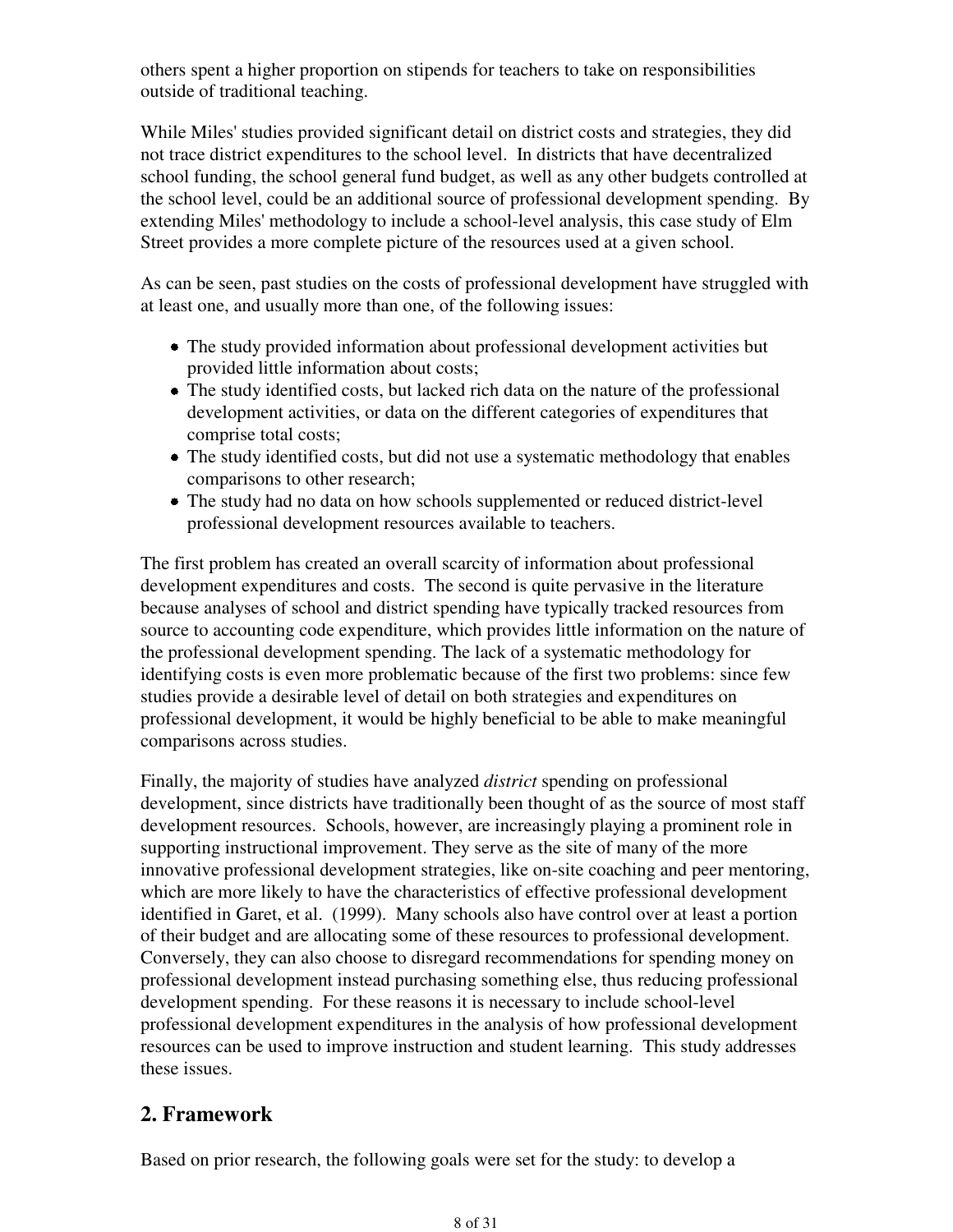methodology that would provide a good estimate of the total professional development expenditures at the school site and information on the nature of professional development activities; to use a systematic framework for analyzing professional development costs.

This case study builds on Elmore and Burney's (1997), Miller, Lord and Dorney's (1994), and Miles' (Miles et al., 1999; Miles and Hornbeck, 2000; Miles, 2001) methodologies, but takes them a step further by tracking district spending on professional development to the school site, collecting data on school-level expenditures for professional development and analyzing expenditures in terms of a clearly articulated cost structure. Even though the resource picture at Elm Street is quite complex, the methodology outlined below made it possible to develop an in-depth understanding of the sources and deployment of professional development resources at Elm Street. The next section explains the cost structure that was used to analyze professional development resources from both levels.

In a review of literature on the costs of professional development, Odden, et al. (2001) built on the Garet et al. (1999) and Elmore and Burney (1997) studies (among others) to create a systematic framework for analyzing the costs of professional development. Looking across these existing studies they identified six types of school and district professional development expenditures: 1) teacher time, 2) training and coaching, 3) administration, 4) materials, equipment and facilities, 5) travel and transportation, and 6) tuition and conference fees. This cost structure provides a way to identify, calculate and analyze the professional development resources that districts and schools make available to teachers at a given school site. Table 2 presents the Odden, et al. (2001) cost structure, which is used in the remainder of the article to identify and analyze professional development expenditures at Elm Street. For a more detailed explanation of the elements of the cost structure and a general example of how to calculate expenditures see Odden, et al. (2001).

As will be seen in this case study, the cost elements provide a meaningful level of detail on how money is spent for professional development at the district and school level. It covers all expenses necessary to produce and carry out a broad range of professional development activities. The usefulness of this sort of framework for making comparisons across studies becomes most apparent when analyzing the studies by Miller, Lord and Dorney (1994), Miles, et al. (1999) and Miles and Hornbeck (2000). Although these studies use somewhat similar methodologies, it is difficult to draw conclusions across studies about the level and effectiveness of professional development spending without a shared analytic framework. The next section explains how data were collected for this study.

| <b>Cost Element</b>                                                                 | Ingredient                                      | <b>How Cost is Calculated</b>                                |
|-------------------------------------------------------------------------------------|-------------------------------------------------|--------------------------------------------------------------|
| <b>Teacher Time</b><br><b>Used for</b><br><b>Professional</b><br><b>Development</b> | Time within the<br>regular contract:            | 1. teachers' hourly<br>salary times the<br>number of student |
|                                                                                     | 1. - when students are<br>not present before or | free hours used for<br>pd                                    |

## **Table 2 A Cost Structure for Professional Development**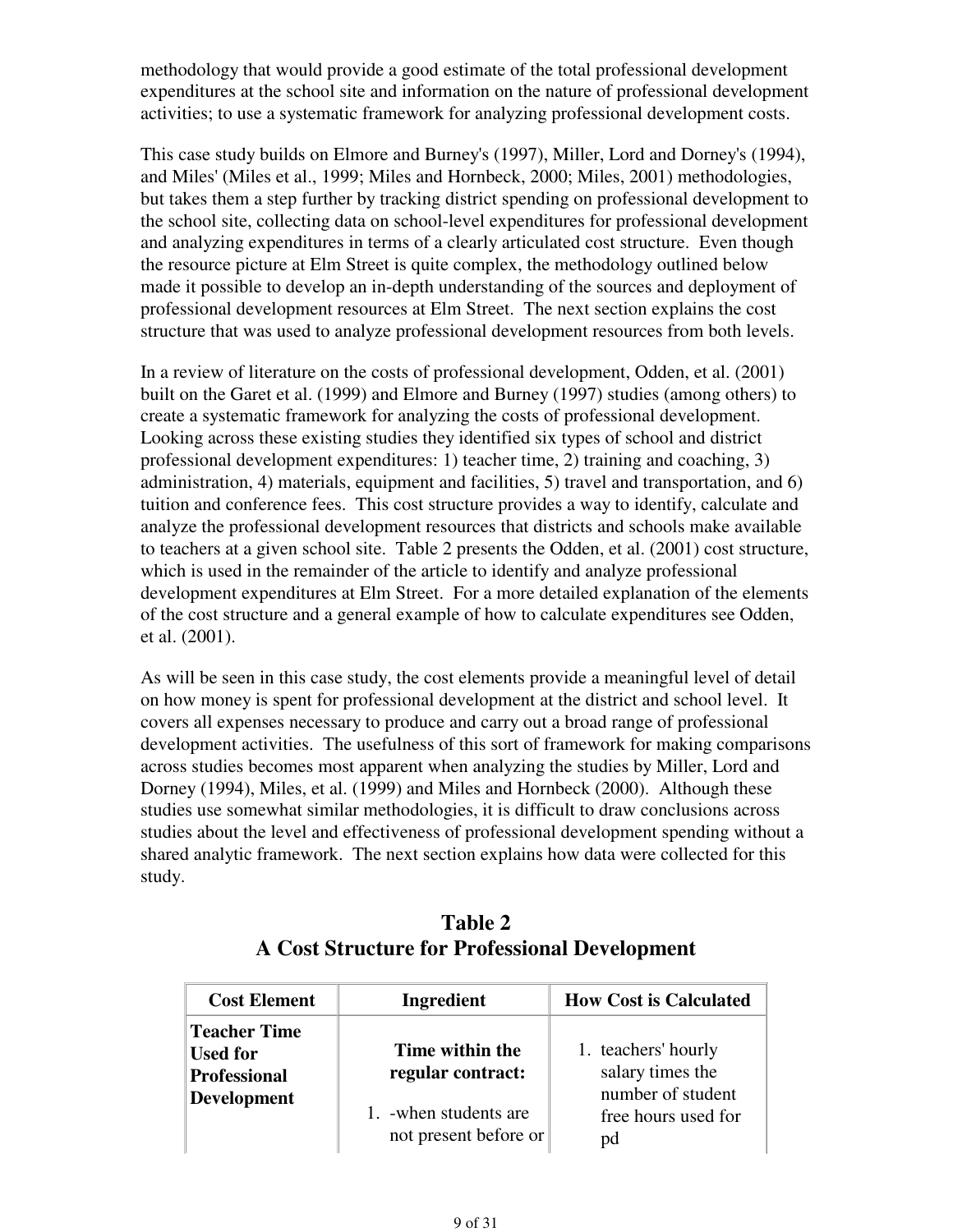|                                                 | after school or on<br>scheduled in-service<br>days, half days or<br>early release days<br>2. -planning time<br><b>Time Outside the</b><br>regular day/year:<br>3. -time after school or<br>on weekends<br>4. - release time<br>provided by<br>substitutes | 2. the cost of the<br>portion of the salary<br>of the person used to<br>cover the teachers'<br>class during planning<br>time used for pd<br>3. the stipends or<br>additional pay based<br>on their hourly rate<br>that teachers receive<br>to compensate them<br>for their time<br>4. substitute wages |
|-------------------------------------------------|-----------------------------------------------------------------------------------------------------------------------------------------------------------------------------------------------------------------------------------------------------------|--------------------------------------------------------------------------------------------------------------------------------------------------------------------------------------------------------------------------------------------------------------------------------------------------------|
| <b>Training and</b><br>Coaching                 | <b>Training</b>                                                                                                                                                                                                                                           |                                                                                                                                                                                                                                                                                                        |
|                                                 | 1. -salaries for district<br>trainers                                                                                                                                                                                                                     | 1. sum of trainer<br>salaries                                                                                                                                                                                                                                                                          |
|                                                 | 2. -outside consultants<br>who provide<br>training; may be part<br>of CSRD                                                                                                                                                                                | 2. consultant fees or<br>comprehensive<br>school design<br>contract fees                                                                                                                                                                                                                               |
|                                                 | Coaching                                                                                                                                                                                                                                                  |                                                                                                                                                                                                                                                                                                        |
|                                                 | 3. -salaries for district<br>coaches including<br>on-site facilitators                                                                                                                                                                                    | 3. sum of coach and<br>facilitator salaries                                                                                                                                                                                                                                                            |
|                                                 | 4. -outside consultants<br>who provide<br>coaching; may be<br>part of CSRD                                                                                                                                                                                | 4. consultant fees or<br>comprehensive<br>school design<br>contract fees                                                                                                                                                                                                                               |
| <b>Administration of</b><br><b>Professional</b> | 1. Salaries                                                                                                                                                                                                                                               | 1. Salary for                                                                                                                                                                                                                                                                                          |
| <b>Development</b>                              | 2. Overhead                                                                                                                                                                                                                                               | administrators of<br>professional<br>development<br>programs times the<br>proportion of their<br>time spent<br>administering the<br>programs                                                                                                                                                           |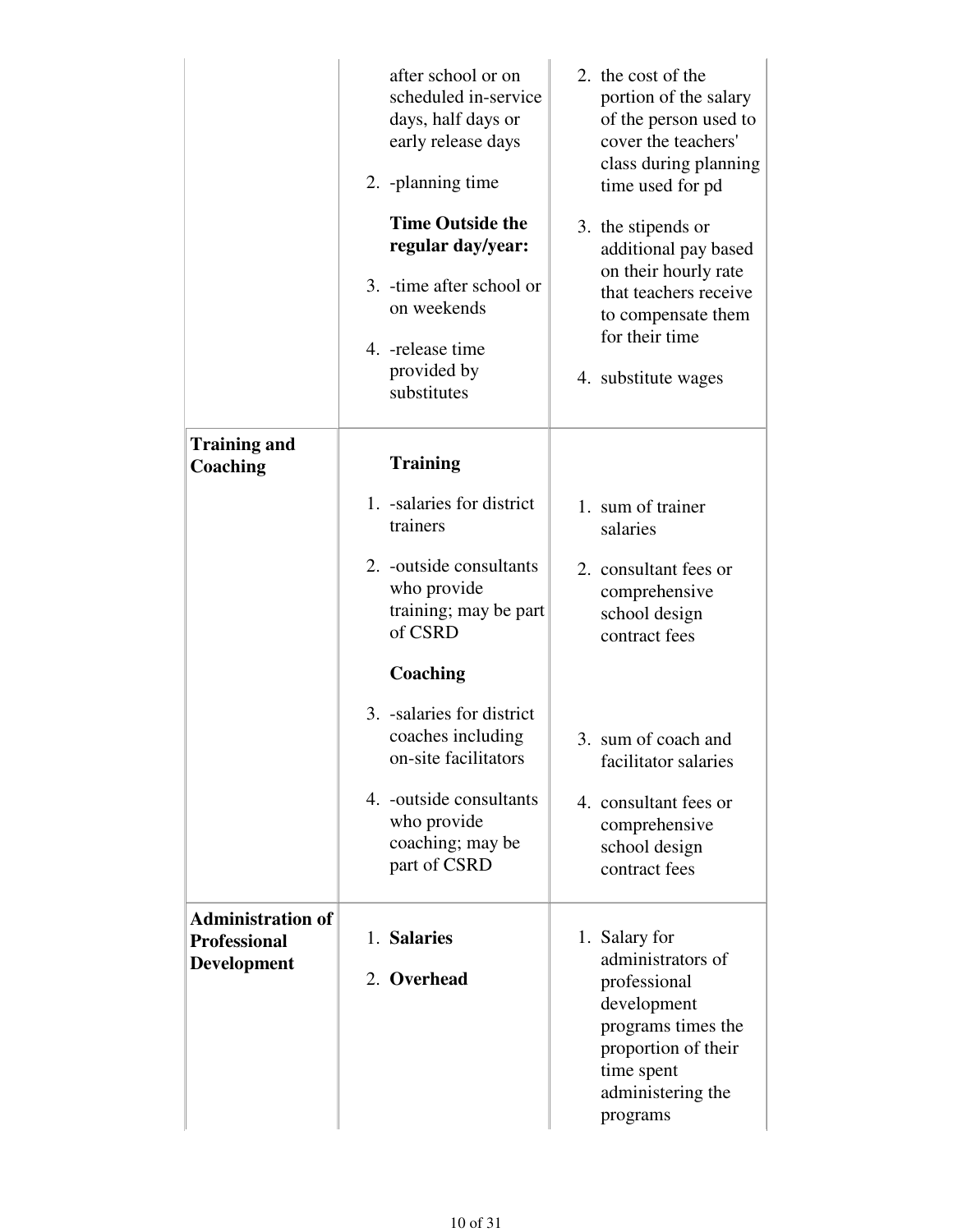|                                                                                                        |                                               | 2. Overhead or supplies<br>necessary to<br>administer programs                                                                                                                                                               |
|--------------------------------------------------------------------------------------------------------|-----------------------------------------------|------------------------------------------------------------------------------------------------------------------------------------------------------------------------------------------------------------------------------|
| Materials,<br><b>Equipment and</b><br><b>Facilities Used</b><br>for Professional<br><b>Development</b> | 1. Materials<br>2. Equipment<br>3. Facilities | 1. materials for pd,<br>including the cost of<br>classroom materials<br>required for CSRDs<br>2. equipment needed<br>for pd activities<br>3. rental or other costs<br>for facilities used for<br>professional<br>development |
| <b>Travel and</b><br><b>Transportation</b><br>for Professional<br><b>Development</b>                   | 1. Travel<br>2. Transportation                | 1. Costs of travel to<br>off-site pd<br>development<br>activities<br>2. Costs of<br>transportation within<br>the district for<br>professional<br>development                                                                 |
| <b>Tuition and</b><br><b>Conference Fees</b>                                                           | 1. Tuition<br>2. Conference Fees              | 1. Tuition payments or<br>reimbursement for<br>university-based pd<br>2. Fees for conferences<br>related to pd                                                                                                               |

## **3. Methodology**

The data collection for this study began in conjunction with Miles' (2001) multi-district analysis of expenditures on instructional improvement. First data were collected on instructional and school support at the district level. As in Miles' earlier work, instructional and school support was defined as all district supports for high-quality instruction, including professional development. The analysis began with the entire district general fund budget as well as those from all other public and private sources of funding for the district. Line items such as transportation costs, which were clearly unrelated to instructional improvement, were eliminated. The remainder of the analysis had six main steps: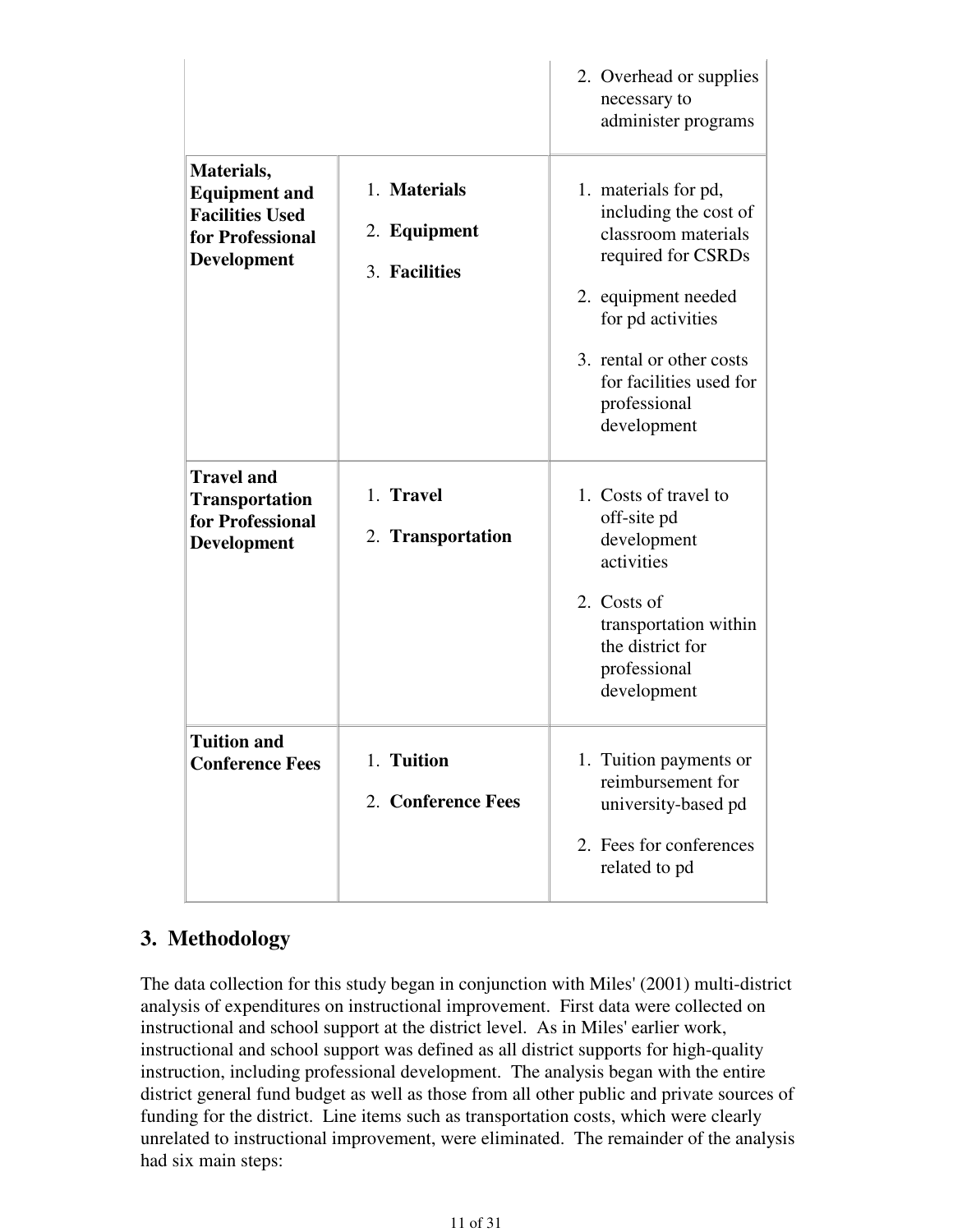- a) District-level interviews were used to develop an understanding of which expenditures were related to instructional and school support and to code spending in all departments within the various categories of instructional support: professional development, accountability, curriculum development and support, special program monitoring and compliance, information systems, district student services and community outreach. Interviews were conducted with the people in charge of many departmental and categorical budgets including: quality improvement, career in teaching, administration, curriculum & assessment, magnet, vocational education, accountability, teacher leadership, professional development, Title I, Title II, and special education, among others. The interviews provided data on which district initiatives supported instructional and school support, the type of spending each related line item represented, and the percentage of salary costs for relevant individuals that should be considered instructional and school support.
- b) At this point, the focus narrowed to those expenditures within instructional and school support that had been defined as professional development. This included, for example, district literacy coaches, stipends paid by the district for lead teachers, the costs of comprehensive school reform design contracts, salary costs for those coordinating professional development, consultant fees, materials costs, and the district's professional development center. The analysis includes the cost of teacher time within and outside of the regular contract. In this case, it did not include teacher inservice days, since the district has none. As explained earlier, the cost of salary advancements due to professional development credits and the cost of uncompensated teacher time were not included.
- c) For each line item, several types of data were collected: the description, source, control (e.g. district, school), type (e.g. consultant fee, stipends), topic (e.g. literacy, standards), form of delivery (e.g. school-based coaching, workshop). With this level of detail, it was possible to sort data according to general initiative (e.g. literacy, standards, teacher leadership) as well as by cost element (teacher time, training and coaching, administration, materials, equipment and facilities, travel and transportation, and tuition and conference fees).
- d) Professional development costs from all district budgets were then allocated, where possible, to the school level. The cost of each initiative was divided by participating schools based on the staff and overhead costs in one of three ways:
	- By participating school—for example, if twenty schools participated in a literacy program, the overhead costs for the entire coaching program would be split evenly amongst the twenty schools. If, within that program, five schools shared a literacy coach, each school was 'charged' for 1/5 of that coach's salary.
	- By pupil at each participating school—for example, one initiative provided a block grant to participating schools based on student enrollment. The number of pupils at each participating school was multiplied by the per pupil funding formula to determine the resource level at the school;
	- By participating teacher—for example if the district offered an after school workshop that cost \$1,000 to produce and five teachers attended, each of their schools would be 'charged' \$200.

The precise method for doing this for each initiative is explained in a later section.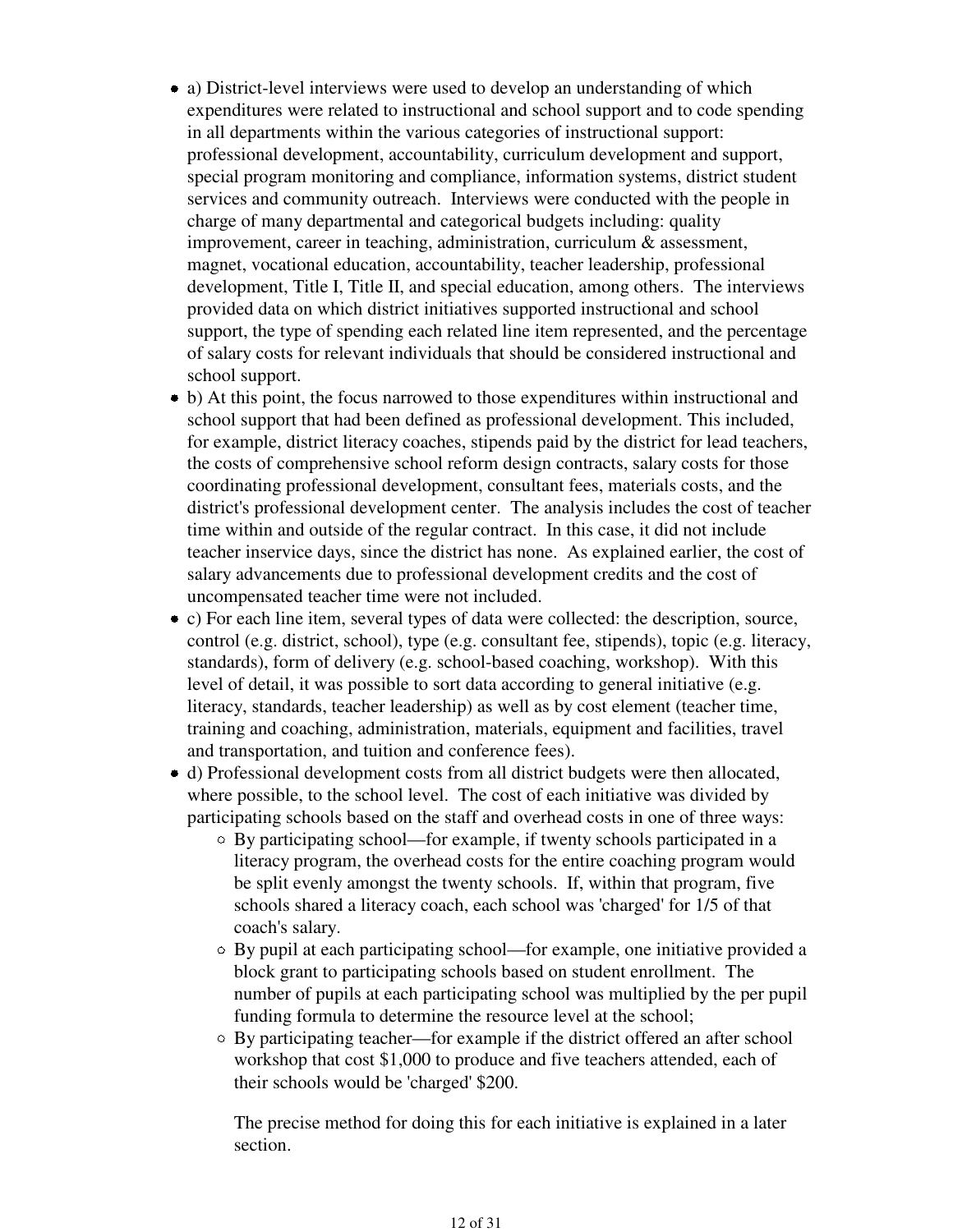- e) Once district-level spending was tracked to the schools, resources from the site budget and categorical programs were analyzed. Line item budgets were available for both the school general fund and Title I (the federal grant that provides supplemental educational funding for low-income students) budgets. For Title VI (the federal class size reduction initiative), Obey-Porter (the federal comprehensive school reform demonstration project), Literacy Today (a state literacy initiative) and TechNow (a state technology initiative) only total allocations were available. All of these sources were added to the district information to generate a preliminary estimate of resources controlled by the school. The next step ascertained how much of these resources were used for professional development.
- f) Using the data collected in the earlier steps, preliminary and follow-up phone interviews were conducted with the principal to verify information, identify how categorical dollars were used and determine how the school allocated discretionary dollars for professional development at the school site. The interviews also provided an understanding of the school's educational strategy and how resources were deployed to achieve school goals. At all stages, data was gathered by cost structure elements.

These data provided three types of information: Qualitative information on the school's goals and strategies; A comprehensive resource use picture; Descriptive data that enabled this analysis to move beyond accounting codes to an understanding of the professional development strategies and their cost.

The combination of these three types of data makes it possible to present professional development spending at Elm Street School utilizing the cost structure developed by Odden, et al. (2001). Additionally, as becomes apparent in the next section, these allow for a transparent explanation of how cost estimates were developed. Finally, this methodology and cost structure makes it possible to overcome the barriers typical accounting practices create to understanding the relationship between professional development and educational strategies.

### **4. District And School Context**

Elm Street School is in the Cincinnati Public Schools, a moderately large, urban district in the midwest. In the mid 1990s the district had relatively low achievement, but has made a significant attempt to generate improvements by focusing on school accountability, coordinated reform, teacher leadership, and instructional improvement. Cincinnati's accountability system categorizes schools into five performance categories, the lowest of which can trigger 'redesign,' the district's school reconstitution plan. Redesign schools receive a new principal, who hires lead teachers. Together they select a new staff, who are required to implement the comprehensive school reform model chosen by the school's redesign committee (made up of four members chosen by the district and four members chosen by the teachers' union). Cincinnati has also supported the adoption of comprehensive school reform models in many schools in the district that are not redesign schools.

Cincinnati has several other strategies for improvement in addition to comprehensive school reform. The district has invested significantly in teacher leadership through its shared decision-making and lead teacher programs. Additionally, the district provides ongoing teacher coaching on literacy and aligning instruction to standards for schools that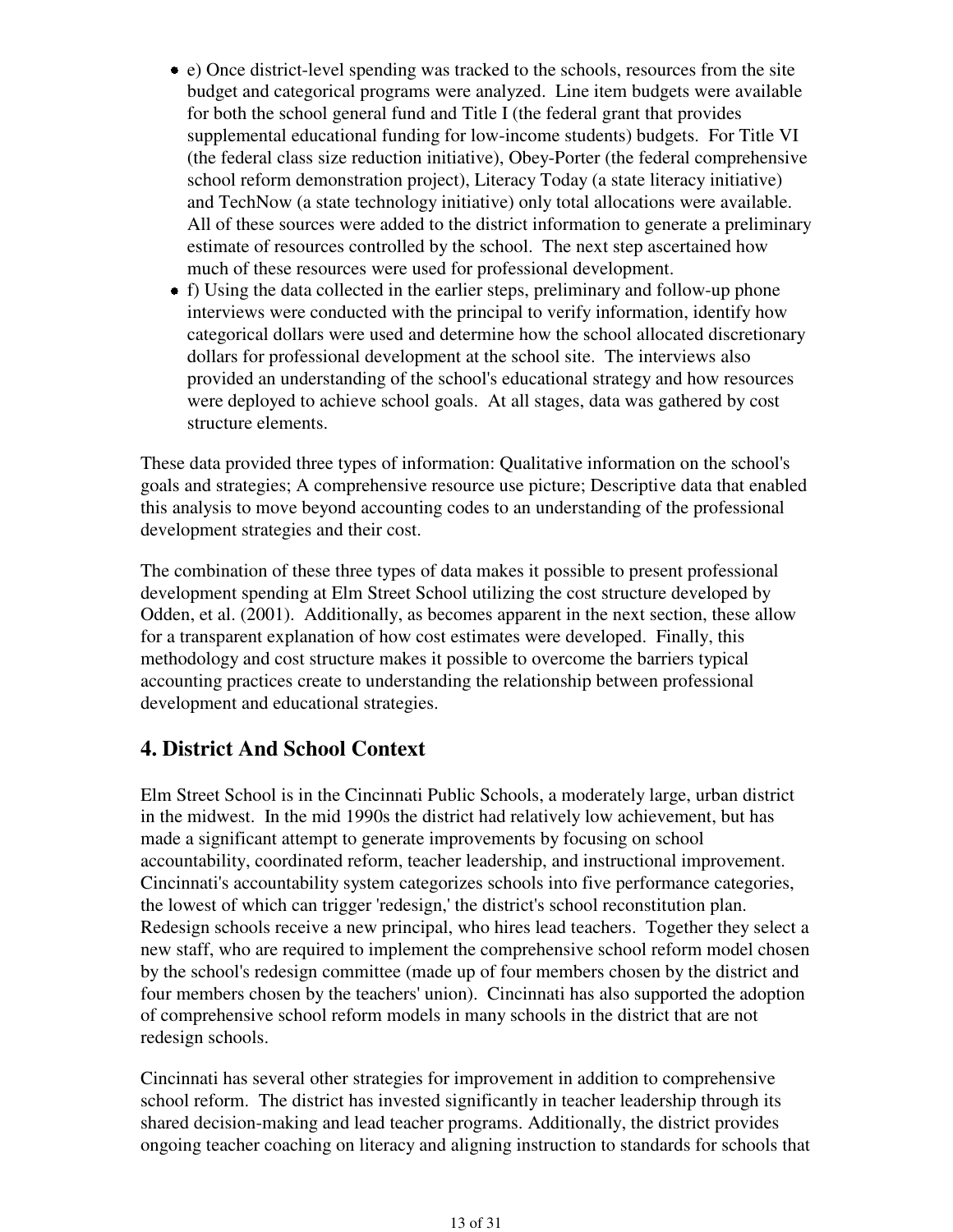participate in either of these initiatives. Furthermore, the district provides mentors for new and struggling teachers, and hosts teacher-interns from a local university. Finally, the district contracts with an independent staff development agency to provide workshops and training for teachers on topics that the district identifies as important for instructional improvement. Cincinnati's initiatives have made significant district resources available to school sites undertaking reform, and have focused schools' efforts on raising student achievement to the district's standards.

In the 2000-2001 school year, Elm Street School had approximately 400 students in grades K-8, almost all of whom qualified for free and reduced lunch; 20% of the students participated in special education. Additionally, the student body was highly mobile, with about a 50% student turnover rate during the course of the school year. In 1998, Elm Street chose to implement Expeditionary Learning Outward Bound [ELOB] to improve student performance, even though it was not a redesign school. ELOB is a comprehensive school reform design that utilizes authentic, integrated instructional units to support students' academic skills and personal growth. For the past three years, ELOB has provided significant professional development for the staff so that they can meet the goals of the model.

In addition to ELOB, Elm Street has created a multi-faceted literacy model with the assistance of an outside consultant. The model was designed to mesh with ELOB, and has been reviewed by ELOB consultants. It has several components: Two assessment programs (one of which is computer-based) to determine student reading level, with corresponding reading materials at each student's level; 90-minute literacy blocks; Four instructional assistants to work with teachers on literacy and provide small group instruction; One-on-one reading tutoring offered by teachers and teacher-interns for struggling students in the six weeks leading up to state testing.

Elm Street has also made several structural changes to provide individual attention to help students succeed in their academic program. The first of these changes is reduced class size. Elm Street has 25.6 FTE teachers, creating an overall student to teacher ratio of less than 16:1. Class sizes are reduced in the elementary grades to the following levels: Kindergarten: 13 to 1; Elementary: 15-17 to 1; 7th and 8th grade: 24 to 1. The smaller classes in the elementary grades facilitates teachers' use of developmentally appropriate practices. Additionally, teachers were organized into three teams (K-3, 4-6, and 7-8 grade) to facilitate collaborative work. Elm Street also used looping and multi-age classes so that students and teachers could spend several years working together.

Finally, the school has changed the allocation of time throughout the school day to provide teachers with at least 75 minutes a week of guaranteed common planning time. Students are in school from 7:30-1:45 daily. Under the old schedule, teachers were required to be in school from 7:15-2:15 daily; now the teacher day begins daily at 7:30. Since the teacher day starts 15 minutes later, 75 minutes of teacher contract time is accumulated each week and used for meetings on Wednesday afternoon, when teachers remain until 3:30. This provides teams with 75 minutes of common planning time each week, which were typically used for work on ELOB curriculum development.

The principal noted that the combination of these strategies provides a "seamless" education for students. Students have opportunities to build close relationships with teachers, receive instruction tailored to their individual needs, and participate in authentic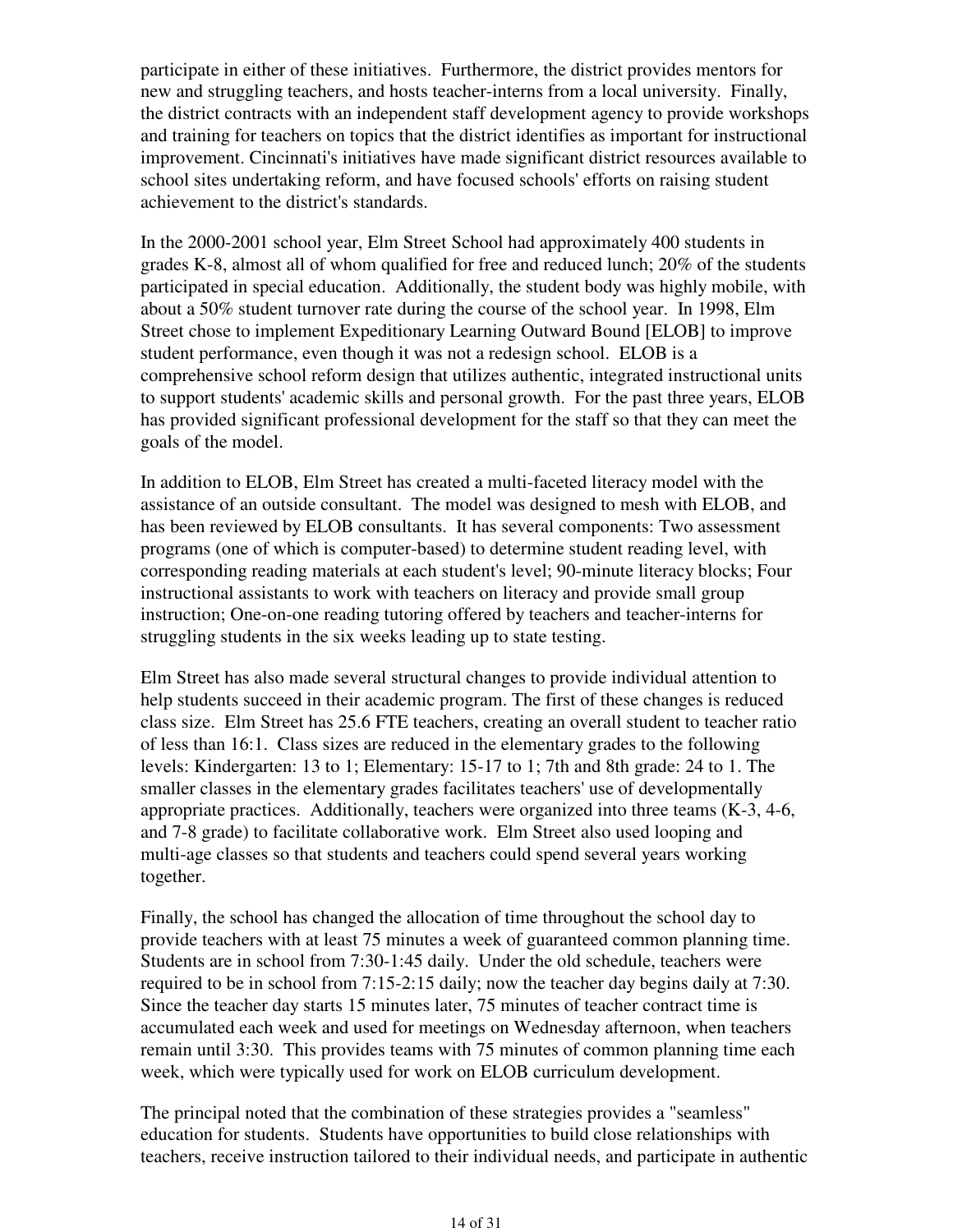learning activities. To support this instructional program, Elm Street invested a significant amount of money in professional development, much of which focused on implementing ELOB, the literacy model or aligning instruction to standards. The next section outlines the various sources of professional development spending at Elm Street.

### **5. Sources of Professional Development Spending at Elm Street**

Elm Street received federal, state, local and private funding. The school site had significant control over the budgets from some sources, whereas other available resources were controlled at the district level. Unlike earlier studies that focused on data from one level, this case study tracks district and school expenditures on professional development from federal, state, local and private sources. Given the complexity of the data, it is useful to think of two categories of professional development spending that provide professional development resources to Elm Street:

- 1. District spending on the infrastructure to support professional development (such as the salaries of central office administrators of professional development programs, clerical support, equipment, and supplies) and on professional development activities and programming that are provided to school staff. This category can further be divided into two groups:
	- a. Trackable funds: some district spending on professional development can be reasonably tracked to the schools that receive the direct benefit of the resources. Of district spending on professional development, \$7.4 million dollars (approximately 73%) of district spending fell into this category. This includes spending on district-funded coaches that work with schools on instructional improvement, mentors for new teachers, courses provided by the district professional development academy and funds earmarked for adoption of CSRD's. This article provides significant detail on this category of spending;
	- b. Untrackable funds: some district spending on professional development occurs in a manner such that it is *not* possible to track which schools receive the direct benefit of the resources. Of district spending on professional development, \$2.7 million dollars (or 27%) fell into this category. It was not allocated to the school level for one of the following reasons:
		- Spending was designed to build individual or district-level rather than school-level capacity (for example district support for individuals to pursue National Board certification) and so could not be accurately tracked to a given school;
		- **Funds were controlled by neither the district or school (for example,** the contractually mandated, union-controlled professional development fund);
		- Spending was too fragmented to be accurately allocated to the school level;
		- While funding was allocated for professional development, the dollars had not yet been spent.

 For these reasons it was not possible to accurately allocate this district spending to the school level.

The other category of professional development spending at Elm Street includes all 2.school-initiated professional development activities funded from schools' own discretionary budgets. This would include a school's use of Title I money to hire a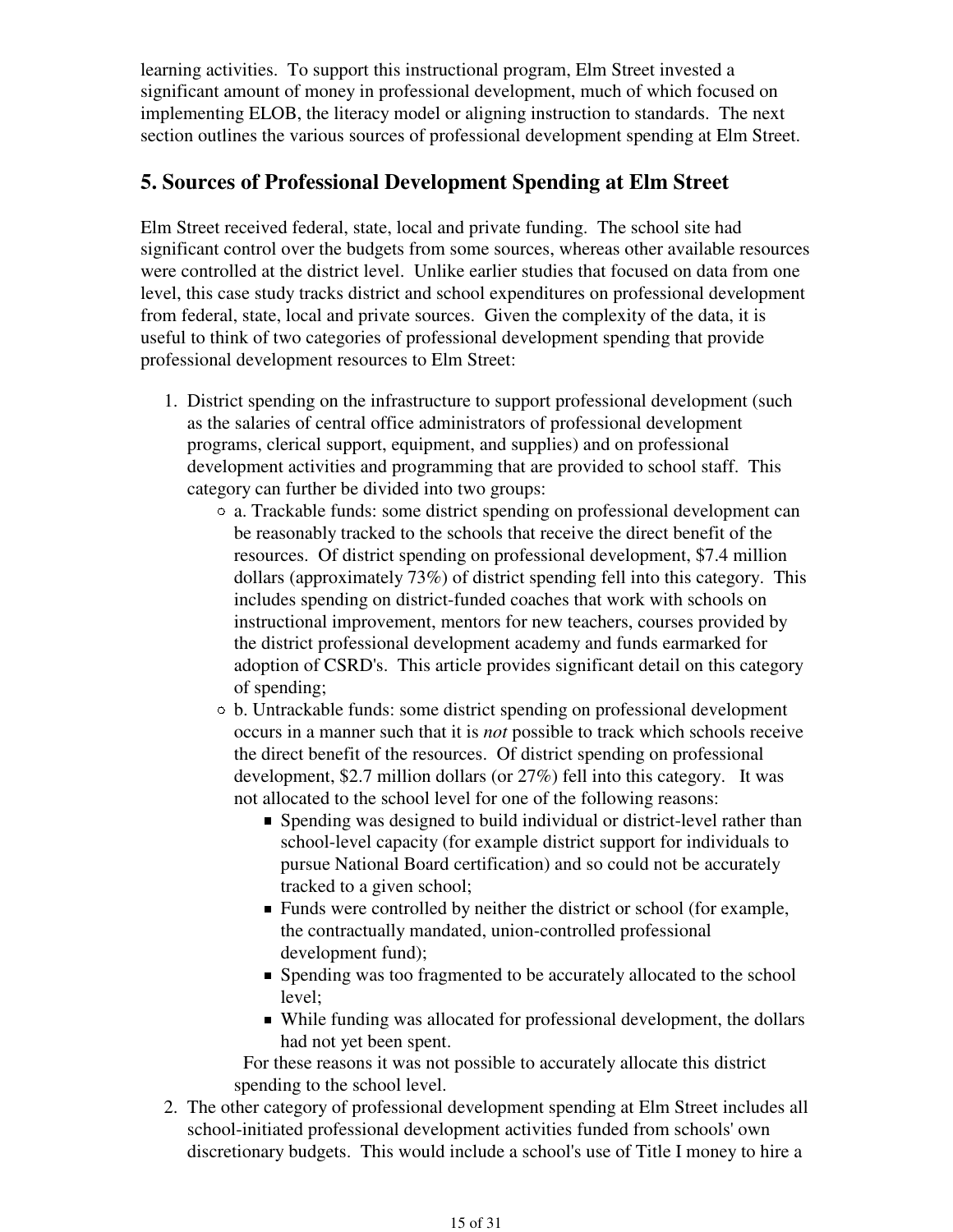facilitator or coach to provide teachers training and support in implementing a CSRD, structuring planning time to provide teachers time within the school day for professional development, or using the school's general fund budget for materials or travel expenses for professional development.

The upcoming sections explain the sources of trackable district-level and school-level professional development resources at Elm Street.

#### **District-Level Support for Professional Development at Elm Street**

Elm Street participated in most of Cincinnati's professional development initiatives, including literacy coaching, standards coaching, teacher leadership, teacher mentoring, and the teacher intern program. Individual staff members also took courses on various topics offered by the district. Table 3 lists the district initiatives in which Elm Street participated, the strategy used for allocating the cost to Elm Street, and the cost estimate of the resources Elm Street received. All estimates include the cost of fringe benefits where applicable.

| <b>Initiative</b>                             | <b>Allocation Method</b>                                                                                                                          | District-wide<br><b>Expenditure per</b><br><b>Initiative</b> | <b>Elm Street</b><br><b>Resource</b><br><b>Estimate</b> |
|-----------------------------------------------|---------------------------------------------------------------------------------------------------------------------------------------------------|--------------------------------------------------------------|---------------------------------------------------------|
| Teacher<br>Leadership                         | Teacher stipends allocated per<br>teacher to participating schools;<br>other initiative costs allocated<br>evenly across participating<br>schools | \$1,195,963                                                  | \$25,999                                                |
| Staff<br>Development<br><b>Agency Courses</b> | Agency costs allocated<br>proportionally across schools<br>based on prior year course-taking<br>patterns                                          | \$942,950                                                    | \$22,960                                                |
| <b>Standards</b><br>Alignment<br>Coaching     | Costs allocated to participating<br>schools based on coach's salary                                                                               | \$414,348                                                    | \$15,936                                                |
| <b>Teacher Intern</b><br>Program              | Salary and stipend costs allocated<br>to participating schools                                                                                    | \$219,475                                                    | \$15,190                                                |
| <b>Literacy Coaches</b>                       | Costs allocated to participating<br>schools based on coach's salary                                                                               | \$405,674                                                    | \$9,998                                                 |
| Peer Mentoring                                | Costs allocated across schools<br>based on number of new<br>hires/intervention teachers at each<br>school                                         | \$632,746                                                    | \$6,004                                                 |

**Table 3 District-Level Professional Development at Elm Street**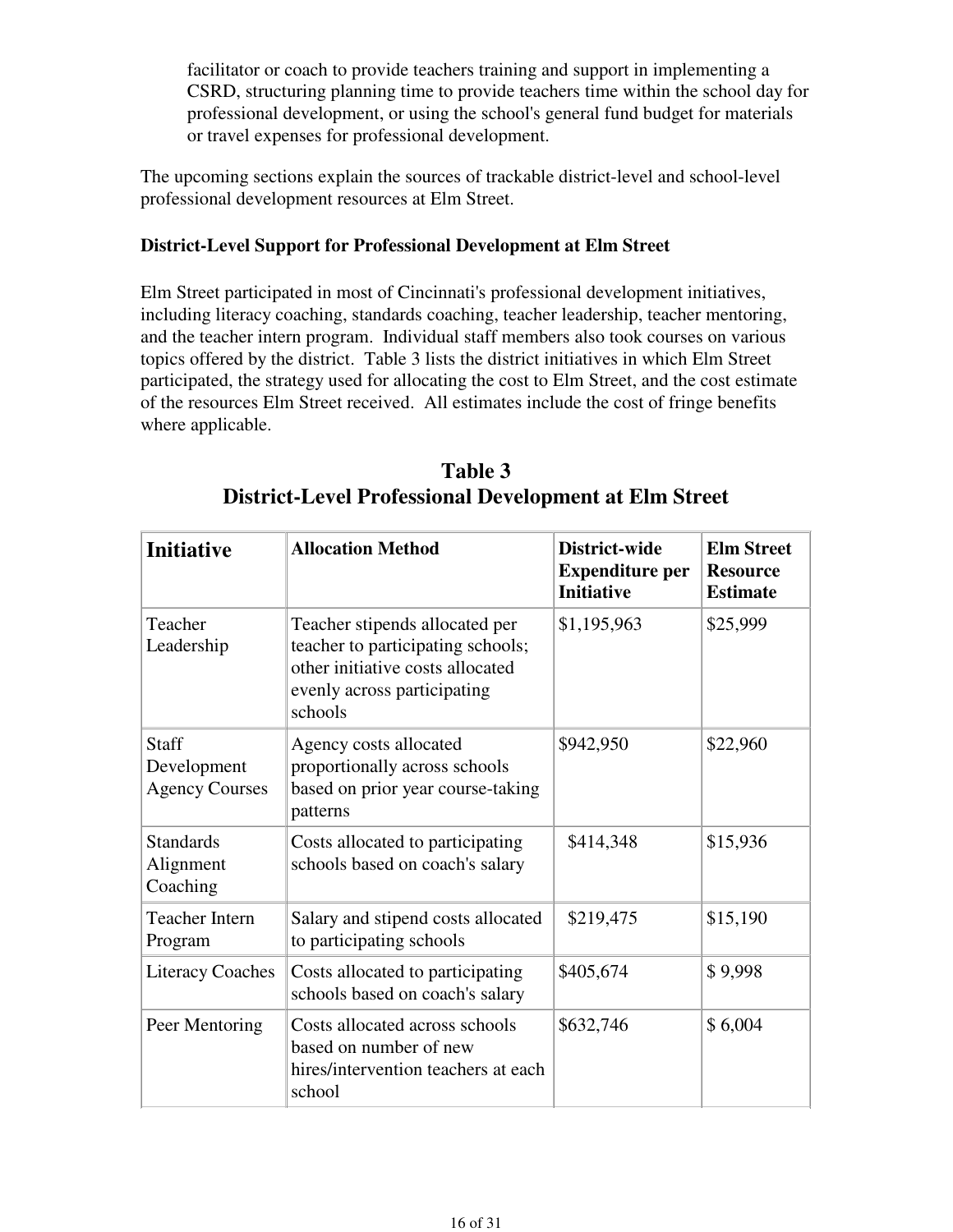| and Science<br>Workshops                                                                     | Eisenhower Math   Allocated proportionally across<br>schools based on teacher<br>participation in courses | \$343,371 | $\frac{1}{5}$ 1,576 |
|----------------------------------------------------------------------------------------------|-----------------------------------------------------------------------------------------------------------|-----------|---------------------|
| <b>Total District-controlled Professional Development resources at Elm</b><br><b>Street:</b> | $\frac{1}{9}$ \$97.663                                                                                    |           |                     |

In sum, the district provided Elm Street's teachers with an average of \$3,815 in professional development resources  $(\$97,663, 25.6$  teachers = \$3,815).

As previous research has shown (Miles & Hornbeck, (2000); Miles, et al., (1999); Elmore & Burney (1997); Hertert, 1997; Miller & Lord, (1994)), districts utilize multiple sources of funding for professional development. Cincinnati is no exception. As Table 4 shows, Cincinnati used federal programs, state and local tax revenues and private donations to fund professional development.

**Table 4 Sources of District-Level Professional Development at Elm Street**

| <b>Initiative</b>                               | Federal      | <b>State/Local Private</b> |         | <b>Total</b>           |
|-------------------------------------------------|--------------|----------------------------|---------|------------------------|
| <b>Teacher Leadership</b>                       |              | \$<br>25,999               |         | \$<br>25,999           |
| <b>Staff Development Agency Courses</b>         | $$5,419$ $$$ | 17,541                     |         | \$<br>22,960           |
| <b>Standards Alignment Coaching</b>             |              | 4,590                      | \$2,693 | \$<br>15,936           |
| <b>Teacher Intern Program</b>                   |              | \$<br>15,190               |         | \$<br>15,190           |
| <b>Literacy Coaches</b>                         |              | \$<br>9,998                |         | $\mathcal{S}$<br>9,998 |
| Peer Mentoring                                  |              | \$<br>6,004                |         | \$<br>6,004            |
| <b>Eisenhower Math and Science</b><br>Workshops | \$1,576      |                            |         | \$<br>1,576            |
| <b>Total</b>                                    | \$15,648     | \$<br>79,322               | \$2,693 | \$<br>97,663           |
| <b>Source Percentage of Total</b>               | $16\%$       | 81%                        | $3\%$   | 100%                   |

As Table 4 shows, federal dollars support 16% of the district-level professional development spending at Elm Street. One significant source of federal funding in Cincinnati is Title I, the federal compensatory education program. The federal government recommends that 2.5% of Title I money be used for professional development. Cincinnati used some of their Title I money to fund staff development agency courses and standards alignment coaching at Elm Street. Title II, also known as the Eisenhower Program, provides funding for professional development in math and science. Cincinnati used this funding to sponsor several district workshops in which individual teachers at Elm Street chose to participate.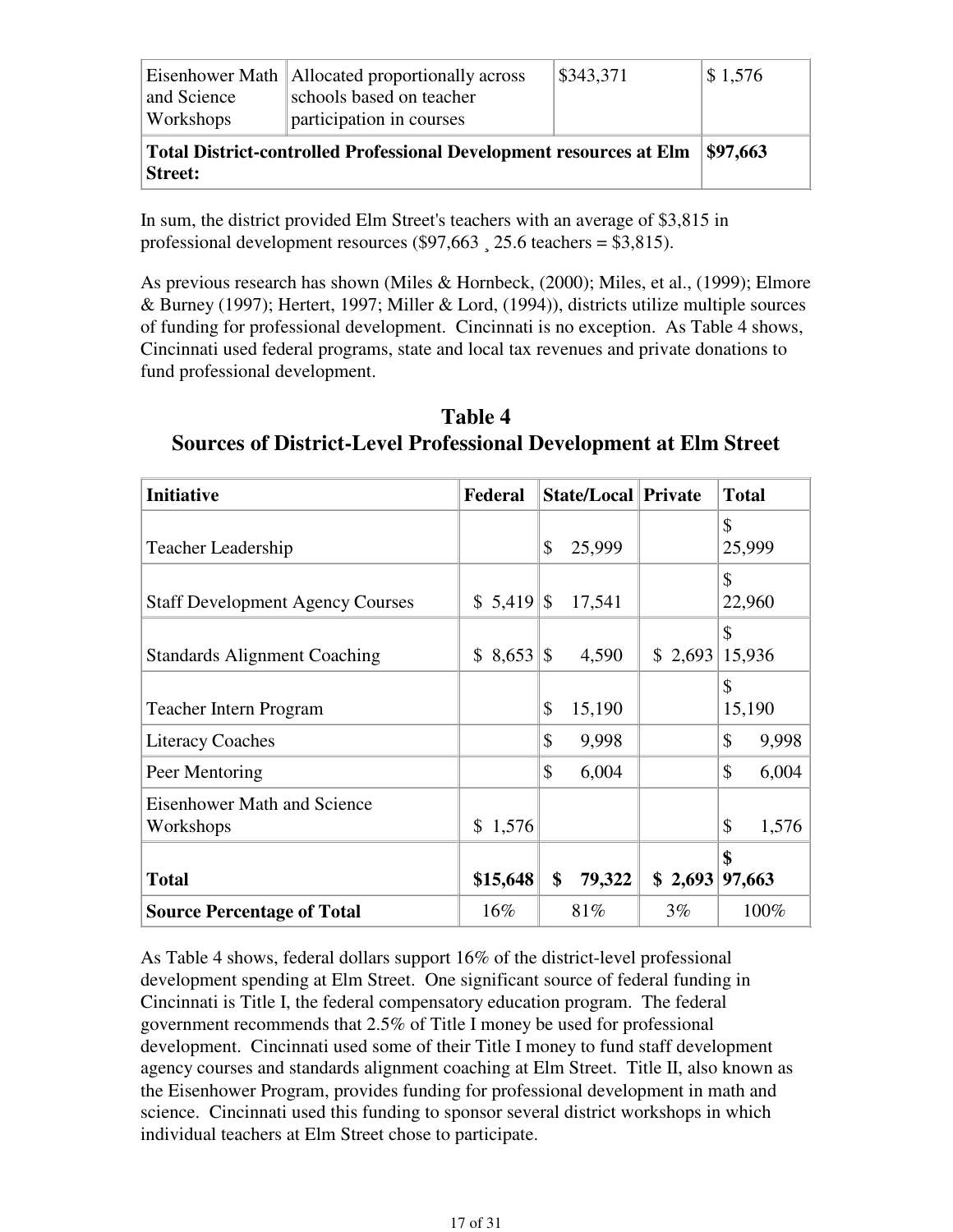The largest source of dollars for Cincinnati's professional development initiatives were state and local funds, which provide 81% of the district-level professional development resources at Elm Street. Finally, the district resources used at Elm Street were supplemented slightly by private donations, which were added to federal, state and local funding for the standards initiative.

#### **School-Controlled Support for Professional Development at Elm Street**

At the school level, Elm Street utilizes funding from federal, state and local, and private sources for professional development. Elm Street was awarded \$75,000 grant from the Obey-Porter program, a federal program that supports the implementation of comprehensive school reform designs. All Obey-Porter funds were spent on implementing ELOB, which is considered here to be a form of professional development. Since Obey-Porter grants are applied for by individual schools, this is an excellent example of how school-level actions can increase the resources available for professional development in the school.

Elm Street also participated in the federal Title I program. The school received \$293,150 in Title I funding for the 2000-2001 school year, but spent none of this for professional development even though the federal guidelines recommended spending 2.5% for professional development. In contrast to the Obey-Porter example, this shows how school discretion can be used to reduce professional development spending at a school. This decision should be seen in light of an overall context of significant professional development expenditures at Elm Street, and district-level use of Title I funds for professional development.

Cincinnati distributes funding for Literacy Today, a state program designed to improve literacy instruction. Even though the literacy program carries no professional development requirements, Elm Street spent \$8,000 (of the \$30,000 at its disposal) to provide substitutes so teachers could participate in literacy professional development. Cincinnati also participated in TechNow, a state educational technology initiative. The state recommended that 30% of this money at each school be spent on technology professional development. The data showed that Elm Street spent all of its TechNow funds to purchase computers, but that teachers accessed technology training through district-sponsored workshops.

State and local funds also provided Elm Street with its general fund budget, which in addition to paying staff, materials and operating expenses, was the largest single source of professional development funding at Elm Street. By reallocating teacher time within the contract week, Elm Street was able to provide \$63,983 in teacher time for professional development without additional costs. While adding this teacher time into an estimate of Elm Street's expenditures on professional development significantly increases the level of general fund spending, as mentioned earlier in the discussion of teacher time, including this resource use in our estimate makes it possible to compare how different schools and districts create time for teachers to engage in professional development. For purposes of comparison, however, estimates of professional development spending without including teacher time within the regular contract are included in a later section. In addition to using time after school for professional development, Elm Street paid \$7,770 from the school general fund to provide for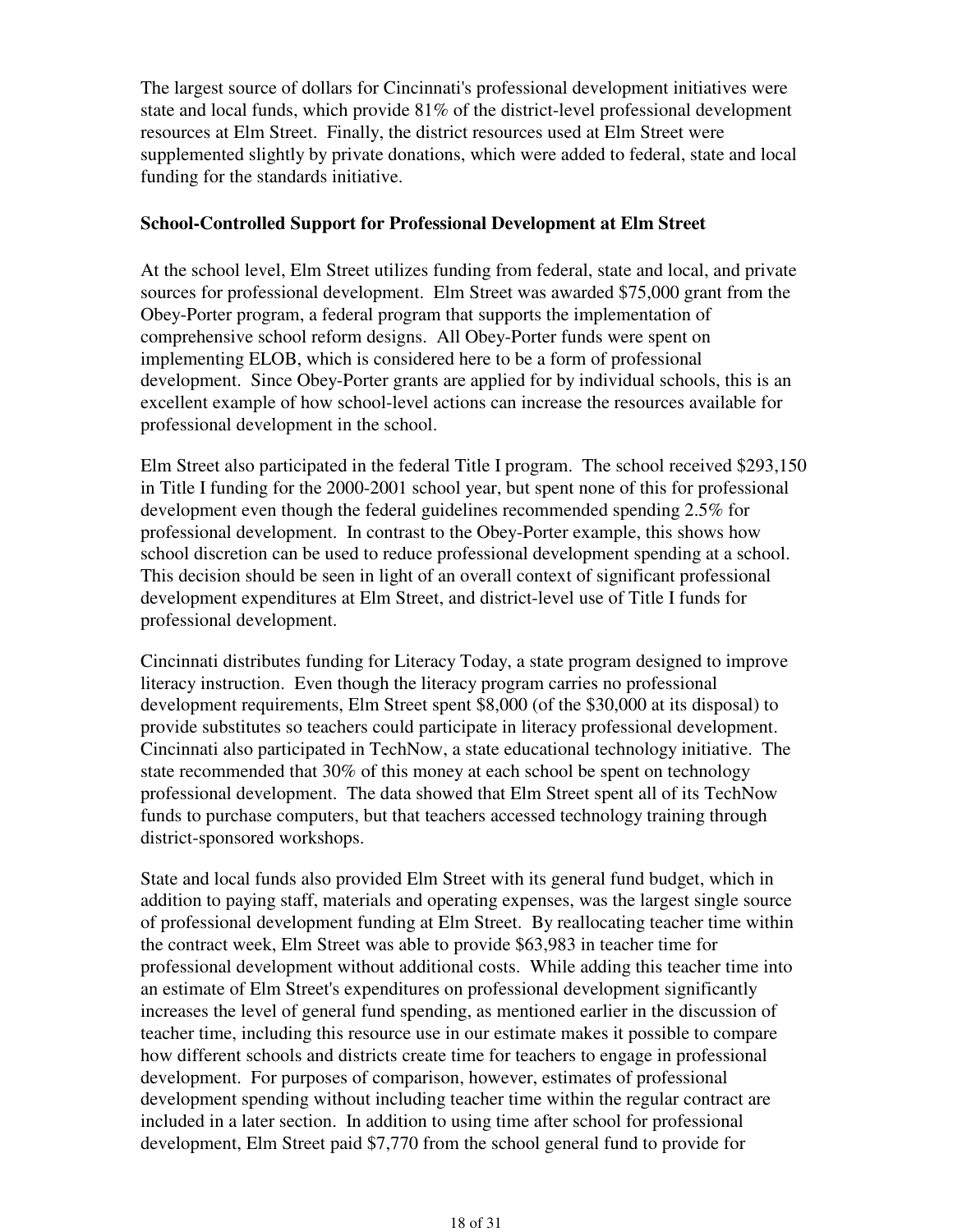substitutes to release teachers during the school day to participate in professional development activities.

Elm Street also used \$38,900 from its general fund to pay for travel expenses for teachers attending ELOB conferences and workshops. In addition, Elm Street received a \$2,500 grant from a private group to pay for the costs of travel and materials for conferences. Table 5 shows the sources of professional development funding at the school level, including the cost of teacher time within the regular contract. (Tables 7 and 8 show how the cost of teacher time within the regular contract influences estimates of professional development costs). Professional development spending at Elm Street, like at the district level, comes from several sources.

Two factors are most notable. The first is the large contribution of a single federal program, Obey-Porter, to professional development spending at Elm Street. Since all schools participating in CSRD's pay contractual fees, Elm Street would have had to either acquire additional resources from a different source or reallocate other resources in the school budget if it had not received that grant.

**Table 5 Sources of School-Level Professional Development at Elm Street**

| <b>Description</b>                                       | Federal  | State/Local   Private |       | <b>Total</b>         |
|----------------------------------------------------------|----------|-----------------------|-------|----------------------|
| <b>CSRD</b> participation                                | \$75,000 |                       |       | \$75,000             |
| Substitutes for teacher release                          |          | \$15,770              |       | \$15,770             |
| Teacher time after school within the regular<br>contract |          | \$63,983              |       | \$63,983             |
| Travel                                                   |          | \$38,900              |       | $$2,500 \, $41,400$  |
| <b>Total</b>                                             |          | \$75,000 \$118,653    |       | $$2,500 \; $196,153$ |
| <b>Source Percentage of Total</b>                        | 38%      | 61\%                  | $1\%$ | 100%                 |

Second, Elm Street contributes an average of \$7,662 per teacher of professional development resources to the district-level spending. This highlights the importance of conducting school-level professional development spending analyses in districts that have decentralized budgeting. It is worth noting that while the findings are not generalizable to other schools in the district, other schools in the broader study also used site discretionary funds to dramatically increase professional development resources for their teachers (Fermanich, 2001).

#### **Other Resources for Professional Development at Elm Street**

Elm Street also has other resources that support professional development that were not quantified in this study. More specifically, there were three major types of additional staff development resources at Elm Street that were not included in the analysis:

• As mentioned earlier, 27% of Cincinnati's professional development spending could not be tracked to the school level. Across the district, this is equal to an average of \$1,038 per teacher. This could be added to the tracked spending for a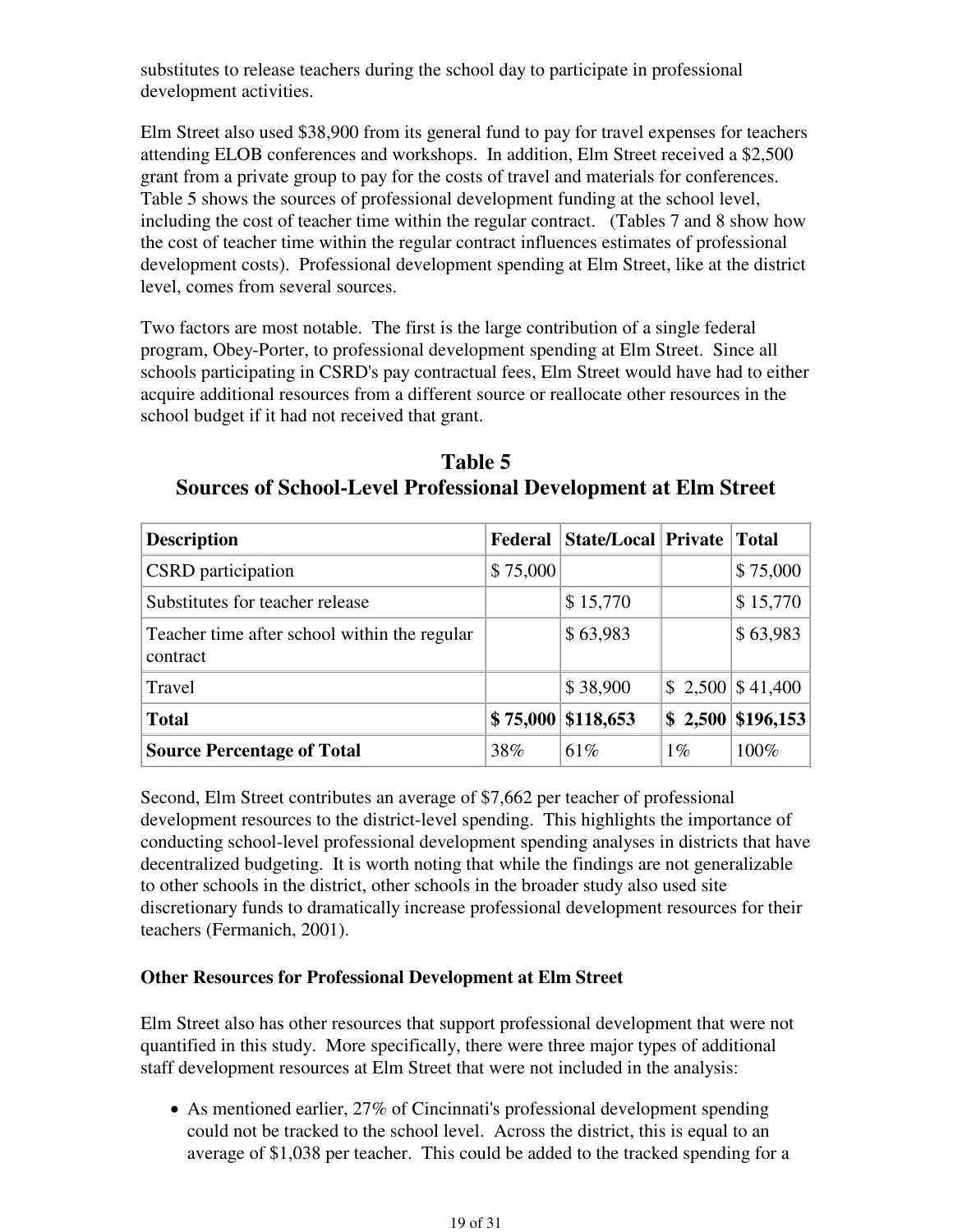sense of the total per teacher cost of Elm Street's professional development opportunities, as is done on the next page.

- Additionally, since Elm Street participated in the teacher intern program with a university, teachers were eligible to apply for individual grants from the university to support their own course-taking. Since these are outside of district and school control and no records of participation were obtained, this study did not include them.
- Finally, previous research (especially Little (1987), which attempted to quantify this resource) found that uncompensated teacher time was a significant resource for professional development. At Elm Street this included, among other things, graduate classes that several teachers took at a local university, and uncompensated collegial work on instruction outside of the contract day. However, since the neither the district nor the school site bears any of this cost, it was not included in the analysis.

Leaving these activities out of the analysis potentially leads to an underestimate of professional development resources at Elm Street; however, accurately quantifying these resources is outside the scope of this study. Table 6 presents a summary table presenting total, per teacher and per student professional development resources at Elm Street at both the district and school level.

| Table 6                                                          |
|------------------------------------------------------------------|
| <b>Professional Development Resources at Elm Street by Level</b> |

| <b>Locus of</b><br><b>Control</b> | Percentage<br><b>Spending per</b><br>level | <b>Total Professional</b><br><b>Development Spending</b> | <b>Total per</b><br><b>Teacher</b> | <b>Total per</b><br><b>Student</b> |
|-----------------------------------|--------------------------------------------|----------------------------------------------------------|------------------------------------|------------------------------------|
| School<br>level                   | 67%                                        | \$196,153                                                | \$7,662                            | \$491                              |
| District<br>level                 | 33%                                        | \$97,663                                                 | \$3,815                            | \$244                              |
| <b>Total</b>                      | $100\%$                                    | \$293,816                                                | \$11,477                           | \$735                              |

As Table 6 shows, Cincinnati and Elm Street combined provide for \$11,477 per teacher in professional development resources. If the untracked average district-level expenditure per teacher of \$1,038 were included, this estimate would be \$12,515 per teacher. Since we are unable to definitively track these resources to Elm Street, however, the higher estimate is not used in this study.

## **6. Cost Structure of Professional Development Spending At Elm Street**

The remainder of this article analyzes Elm Street's professional development resources by the six-element cost structure discussed earlier, which provides a framework for understanding how resources were allocated within the school. Table 7 provides a breakdown of all district and school level professional development expenditures at Elm Street. If an ingredient within the cost structure is not listed, Elm Street did not have any expenditures in that category.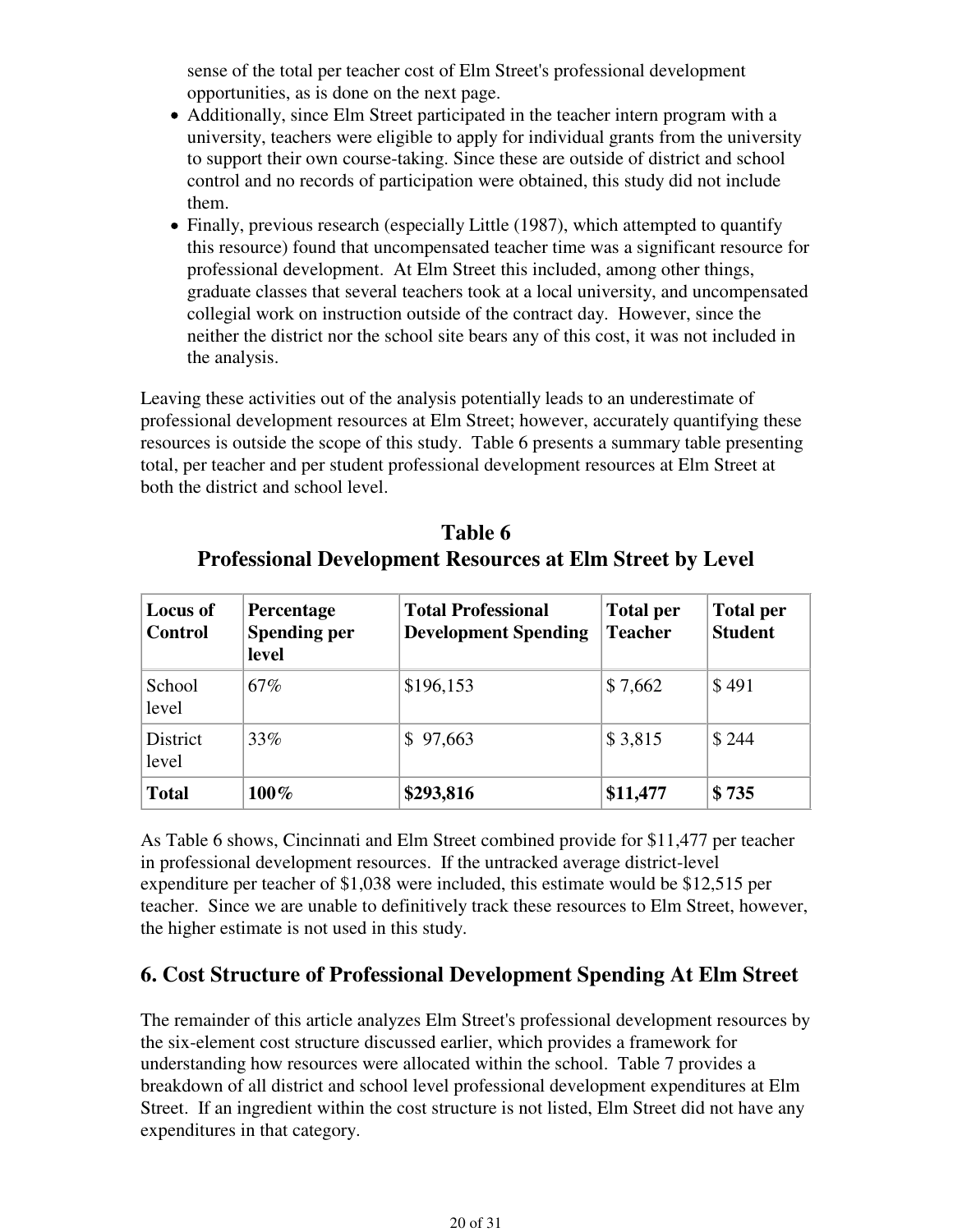# **Table 7 Expenditures at Elm Street by Cost Element and Ingredient**

| <b>Cost Element</b>                                                                                 | Ingredient                                                           | <b>Description of expense</b>                                                                                              | Cost      |
|-----------------------------------------------------------------------------------------------------|----------------------------------------------------------------------|----------------------------------------------------------------------------------------------------------------------------|-----------|
| <b>Teacher Time</b>                                                                                 | Within Regular<br>Contract                                           | Time after School                                                                                                          | \$63,983  |
|                                                                                                     | Outside regular<br>contract                                          | Stipends                                                                                                                   | \$129     |
|                                                                                                     |                                                                      | Substitutes                                                                                                                | \$15,770  |
|                                                                                                     | <b>Total Teacher</b><br><b>Time</b>                                  |                                                                                                                            | \$79,882  |
| <b>Training and Coaching</b>                                                                        | Training                                                             | Purchased Training,<br>including the ELOB<br>contract fee (with<br>conference costs excluded)                              | \$89,290  |
|                                                                                                     | Coaching                                                             | <b>Salaries of District Coaches</b>                                                                                        | \$41,299  |
|                                                                                                     |                                                                      | <b>Purchased Coaching</b>                                                                                                  | \$15,936  |
|                                                                                                     | <b>Total Training and</b><br>Coaching                                |                                                                                                                            | \$146,525 |
| <b>Administration of</b><br><b>Professional</b><br>Development                                      | Administrative<br>salaries                                           | Salaries for administration<br>of district professional<br>development programs<br>allocated to participating<br>schools   | \$5,000   |
|                                                                                                     | Overhead                                                             | Overhead costs for<br>administering district<br>professional development<br>programs allocated to<br>participating schools | \$16      |
|                                                                                                     | <b>Total</b><br><b>Administration</b>                                |                                                                                                                            | \$5,016   |
| <b>Materials, Equipment</b><br>and Facilities Used for<br><b>Professional</b><br><b>Development</b> | Materials                                                            | Materials costs for district<br>professional development<br>programs allocated to<br>participating schools                 | \$761     |
|                                                                                                     | <b>Total Materials,</b><br><b>Equipment and</b><br><b>Facilities</b> |                                                                                                                            | \$761     |
| <b>Travel and</b><br><b>Transportation for</b><br><b>Professional</b><br>Development                | Travel                                                               | Travel to ELOB conference                                                                                                  | \$41,400  |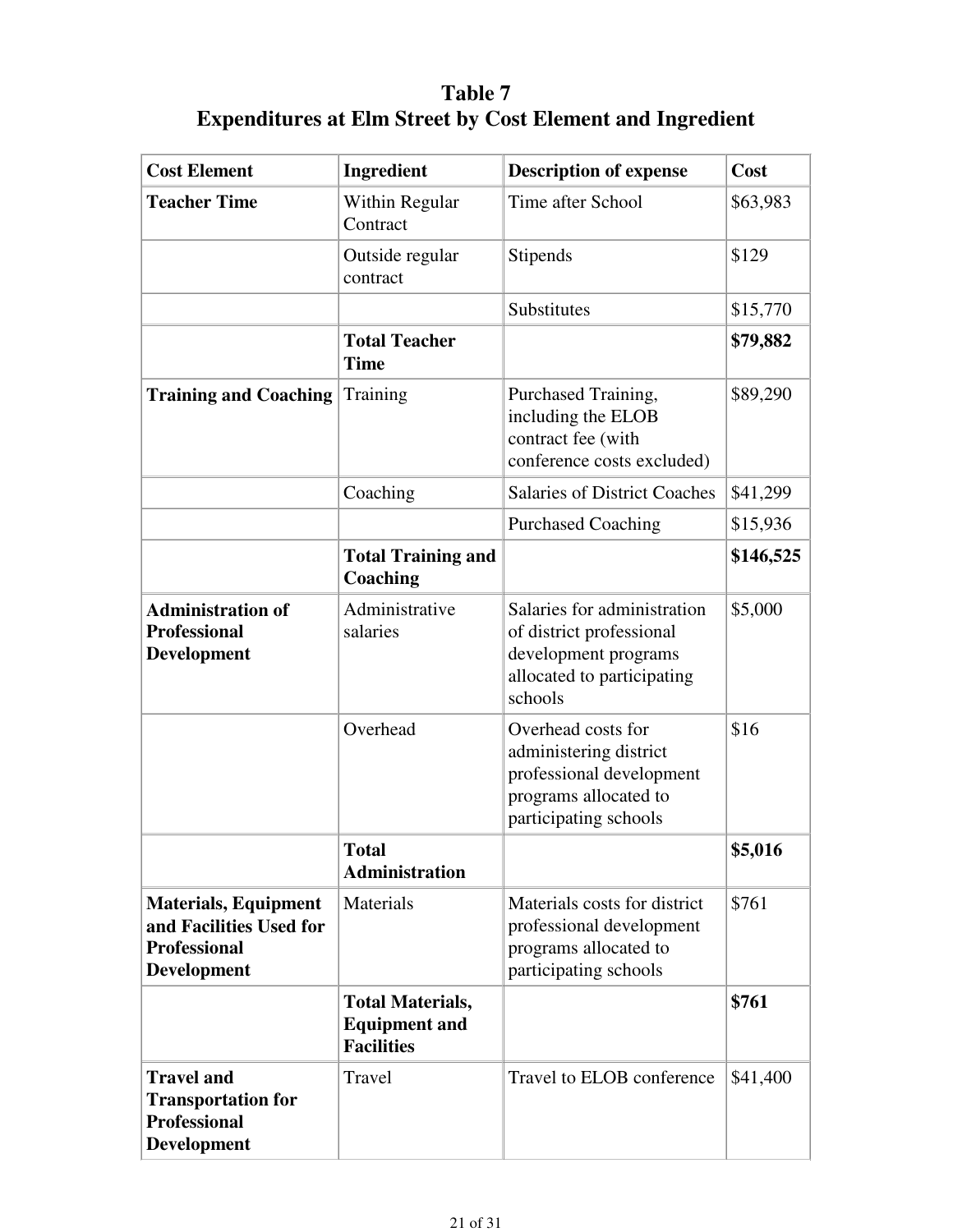|                                              | Transportation                                     | Transportation costs for<br>district professional<br>development programs<br>allocated to participating<br>schools | \$132     |
|----------------------------------------------|----------------------------------------------------|--------------------------------------------------------------------------------------------------------------------|-----------|
|                                              | <b>Total Travel and</b><br><b>Transportation</b>   |                                                                                                                    | \$41,532  |
| <b>Tuition and</b><br><b>Conference Fees</b> | Conference Fees                                    | ELOB conference fees<br>included in the CSRD<br>contract                                                           | \$20,100  |
|                                              | <b>Total Tuition and</b><br><b>Conference Fees</b> |                                                                                                                    | \$20,100  |
| <b>Total</b>                                 |                                                    |                                                                                                                    | \$293,816 |

Elm Street had two main types of expenditures for Teacher Time: \$63,983 of teacher time within the contract when students were not present was used for team meetings after the student school day; (no planning time provided by specialist teachers was used for professional development); and \$15,770 was used for substitutes to provide release time for teachers to attend professional development activities. In addition, the district spent \$129 for teacher stipends at Elm Street, as calculated by allocating the teacher stipends expenditures across schools participating in the training program. Purchased training comprised almost 61% of total Training and Coaching expenditures; of the \$89,290 for purchased training, \$54,900 was for the ELOB contract fee, while the remainder covered a variety of workshops. Most of the coaching expenditures were for salaries of district personnel who provided coaching (\$41,299), however, the district hired some consultants as coaches for specific professional development initiatives (\$15,936). The majority of Administration expenditures (\$5,000) were for salaries of district administrators, however one district program had expenditures for materials necessary to administer the program of which \$16 were allocated to Elm Street. Materials expenditures by different initiatives were also allocated across participating schools, for a total of \$761 at Elm Street. Elm Street's travel expenses (\$41,400) were all related to attending ELOB conferences and training events; the expenditures for transportation (\$132) that were allocated to Elm Street covered travel within the district for a particular coaching initiative. Finally, an estimated \$20,100 of conference fees were separated from the ELOB contract cost to estimate Elm Street's expenditures for staff to attend professional development conferences.

For purposes of analysis, it is useful to focus on the comparison of spending levels across cost elements, which is shown in Table 8. Of Elm Street's expenditures for professional development, 77% were for either Teacher Time or Training and Coaching. Elm Street had more expenditures for Training and Coaching than any other cost element, spending \$89,290 (or 61% of Training and Coaching expenditures) for training and \$57,235 (or 39% of Training and Coaching expenditures) for coaching. Most of the Travel and Transportation and Tuition and Conference Fees expenditures were for participation in ELOB. Expenditures for Administration, and Materials, Equipment and Facilities were only a small portion of total professional development expenditures.

### **Table 8**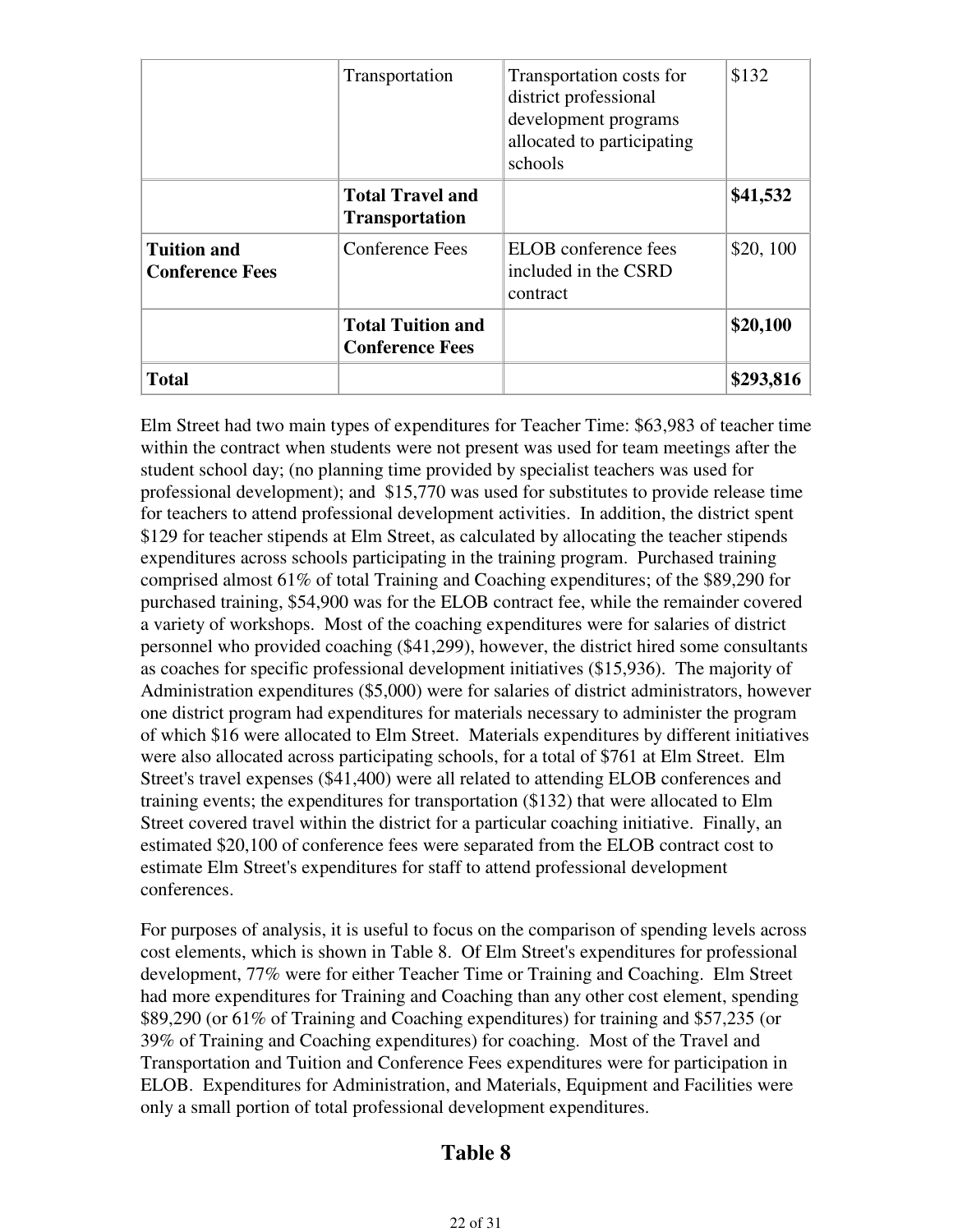| <b>Cost Element</b>                    | Expenditure | Average<br><b>Expenditure</b><br>per Teacher | Average<br><b>Expenditure</b><br>per Pupil | Percentage of<br><b>Total Professional</b><br><b>Development</b><br><b>Expenditures</b> |
|----------------------------------------|-------------|----------------------------------------------|--------------------------------------------|-----------------------------------------------------------------------------------------|
| Teacher Time                           | \$79,882    | \$3,120                                      | \$200                                      | 27%                                                                                     |
| Training $\&$<br>Coaching              | \$146,525   | \$5,724                                      | \$366                                      | 50%                                                                                     |
| Administration                         | \$5,016     | \$196                                        | \$13                                       | $2\%$                                                                                   |
| Materials,<br>Equip. $&$<br>Facilities | \$761       | \$30                                         | \$2                                        | $< 1\%$                                                                                 |
| Travel &<br>Transportation             | \$41,532    | \$1,622                                      | \$104                                      | 14%                                                                                     |
| Tuition &<br>Conference Fees           | \$20,100    | \$785                                        | \$50                                       | 7%                                                                                      |
| <b>Grand Total</b>                     | \$293,816   | \$11,477                                     | \$735                                      | 100%                                                                                    |

## **Resources for Professional Development by Cost Structure**

As noted earlier, it is important to include the cost of teachers' time within the school contract as part of a discussion of the cost of professional development. At Elm Street, however, this time had no additional cost. For purposes of comparison, Table 9 shows Elm Street's professional development expenditures excluding teacher time within the regular school day. Excluding the cost of teacher time within the contract, professional development resources at Elm Street appear even more heavily concentrated in training and coaching. Additionally, this comparison shows the extent to which school-level resource allocation decisions enabled Elm Street to direct existing resources in teacher time to professional development without increasing spending.

### **Table 9 Resources for Professional Development by Cost Structure, Not Including Teacher Time within the Regular Contract**

| <b>Cost Element</b>       | <b>Expenditure</b><br>without<br><b>Teacher Time</b><br>within the<br><b>Contract</b> | Average<br><b>Expenditure</b><br>per Teacher | Average<br><b>Expenditure</b><br>per Pupil | Percentage of<br><b>Total</b><br><b>Professional</b><br><b>Development</b><br><b>Expenditures</b> |
|---------------------------|---------------------------------------------------------------------------------------|----------------------------------------------|--------------------------------------------|---------------------------------------------------------------------------------------------------|
| <b>Teacher Time</b>       | \$15,899                                                                              | \$621                                        | \$40                                       | $7\%$                                                                                             |
| Training $\&$<br>Coaching | \$146,525                                                                             | \$5,724                                      | \$366                                      | 64%                                                                                               |
| Administration            | \$5,016                                                                               | \$196                                        | \$13                                       | $2\%$                                                                                             |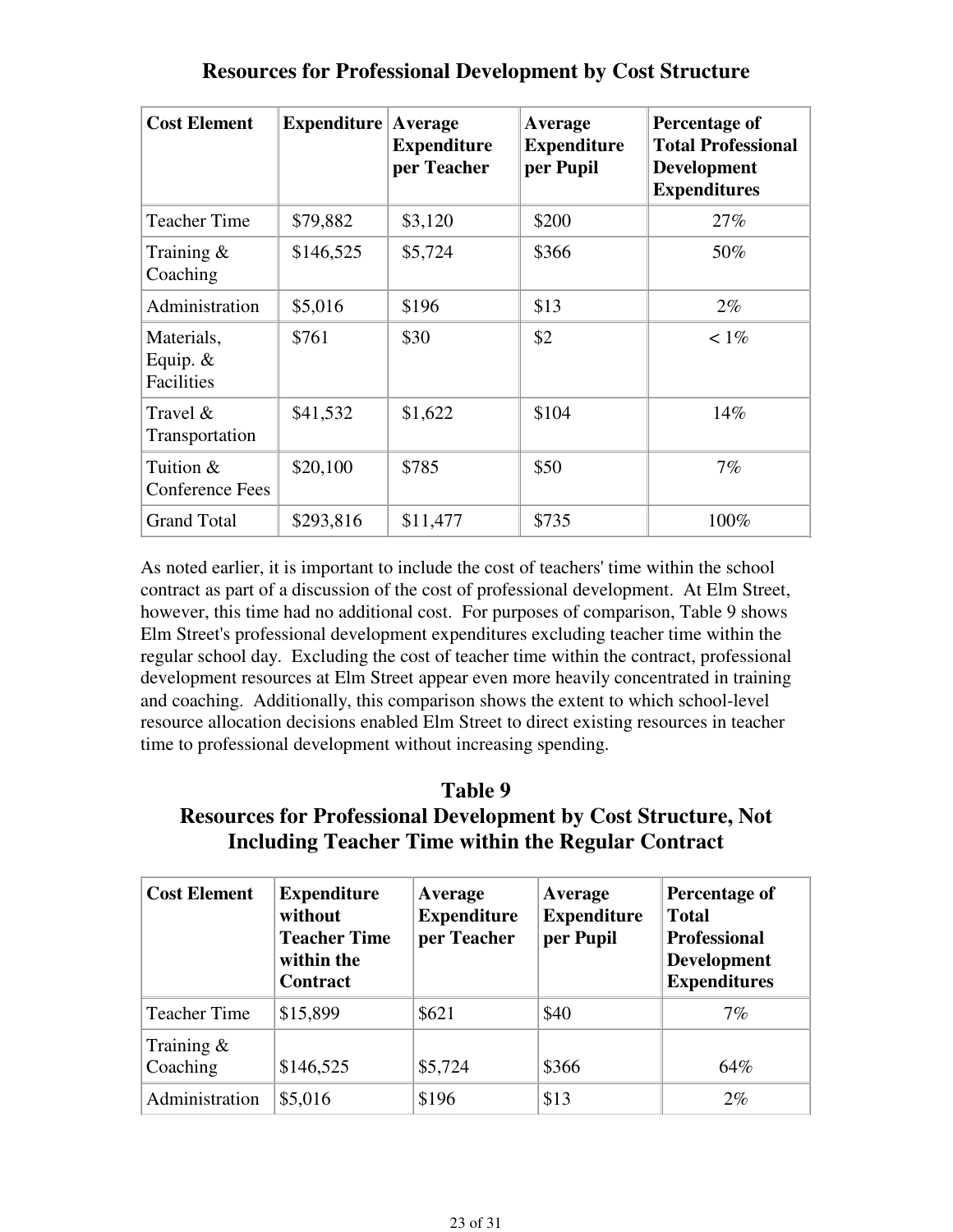| Materials,<br>Equip. $&$<br>Facilities | \$761     | \$30    | \$2   | $< 1\%$ |
|----------------------------------------|-----------|---------|-------|---------|
| Travel $&$<br>Transportation           | \$41,532  | \$1,622 | \$104 | 18%     |
| Tuition &<br>Conference<br>Fees        | \$20,100  | \$785   | \$50  | $9\%$   |
| <b>Grand Total</b>                     | \$229,833 | \$8,978 | \$575 | 100%    |

The professional development expenses for ongoing implementation of a comprehensive school reform initiative appear across four cost elements, including teacher time within the regular contract. The expenditures for travel and transportation and tuition and conference fees, a total of \$61,632, enabled teachers to attend the ELOB conference. Additionally, \$54,900 of the training and coaching expenditures paid the fee for participating in ELOB; this provided the school with consultants and other support for implementation.

In addition to expenditures for participation in ELOB, the training and coaching expenses covered \$67,234 in district coaches across a variety of initiatives, of which \$16,000 provide stipends for teachers to provide professional development to their colleagues. Workshops across a variety of topics cost \$24,391. Spending for training and coaching at Elm Street was somewhat fragmented, but significant amounts of spending were directed towards major school improvement strategies of comprehensive school reform, improving literacy instruction, and teaching to standards.

### **Discussion**

The methodology of interviewing multiple central office staff as well as the principal to identify professional development expenses at Elm Street helped the researcher gain a more complete picture of spending than would have been possible from an analysis of budget data alone. This methodology provided much more detailed and accurate information about the district program resources available at the school site. Furthermore, this study uncovered some resources that were not apparent from school budget data. One example of this was the clarification of how substitute time is used. Through interviews, it was determined that of the \$11,655 Elm Street spent for substitutes, \$7,770 went to provide teachers release time for professional development.

The most interesting finding of this study is the high level of expenditure per teacher for professional development.

## **Table 10 Previous Estimates of Professional Development Spending**

| <b>Author's Name</b> | Spending per   | <b>Spending per Notes</b> |  |
|----------------------|----------------|---------------------------|--|
| $\vert$ (year)       | <b>Teacher</b> | <b>Student</b>            |  |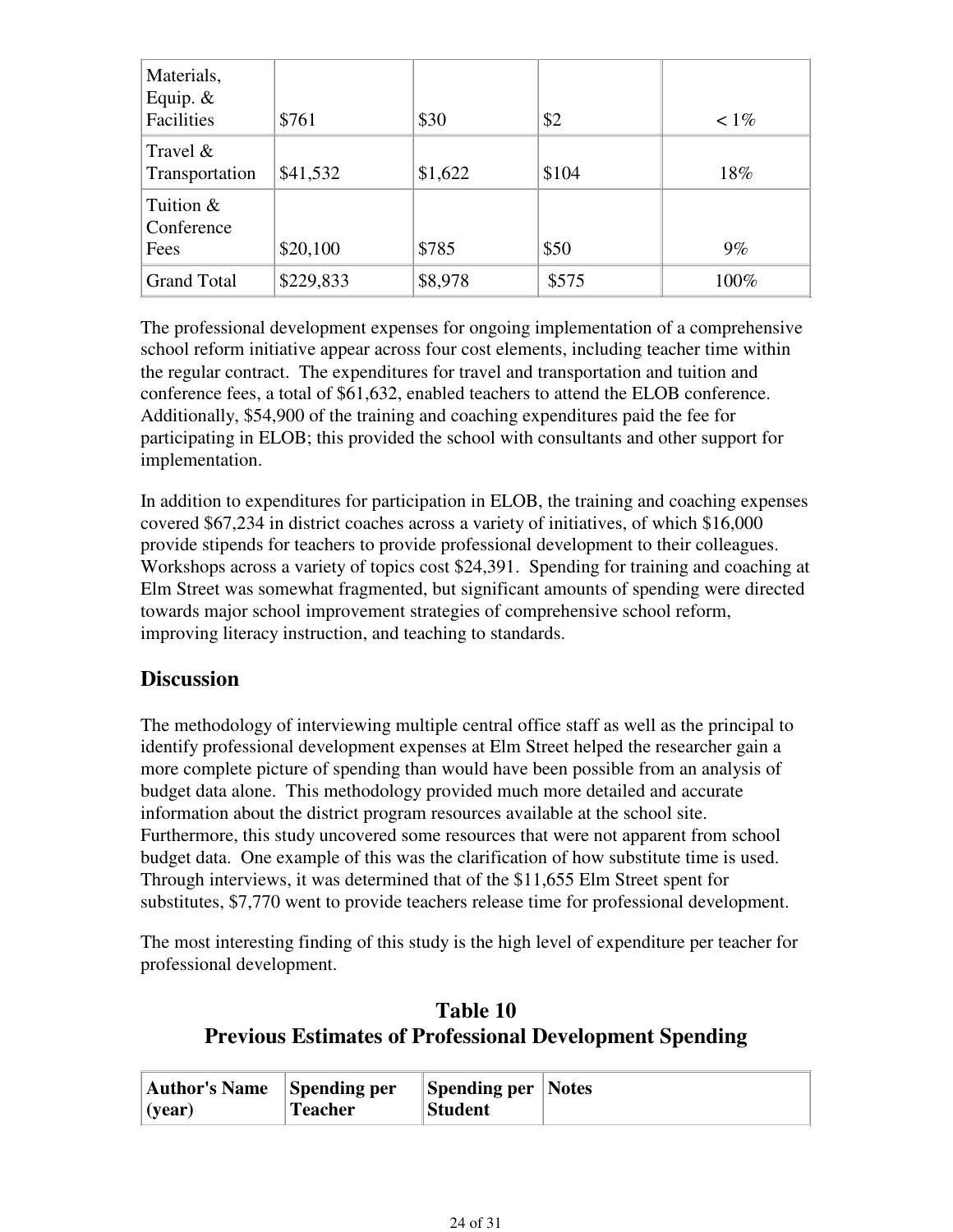| Little, et al.<br>(1987)           | \$1,931       | \$93  | Excluding the future value of<br>credits and uncompensated<br>teacher time |
|------------------------------------|---------------|-------|----------------------------------------------------------------------------|
| Hertert (1997)                     | \$3,825       |       |                                                                            |
| Killeen, Monk<br>and Plecki (2000) |               | \$223 | Did not report spending per<br>teacher                                     |
| Garet (1999)                       | \$529         |       | Estimate for high quality<br>professional development                      |
| Elmore and<br><b>Burney</b> (1997) | \$1,427       |       |                                                                            |
| Miller, Lord and<br>Dorney (1994)  | \$2219-\$4461 |       |                                                                            |
| Miles, et al.<br>(1999)            | \$5,170       |       | Estimate per teacher and principal<br>?incl teacher time?                  |
| Miles and<br>Hornbeck (2000)       | \$2078-\$7002 |       | Estimate including cost of teacher<br>time within the contract             |
| <b>Elm Street Case</b>             | \$11,477      | \$735 | Estimate including cost of teacher<br>time within the contract             |

Including time within the teacher contract, the district and school spent an average of \$11,477 on resources of professional development; excluding this time still left an average of \$8,978 per teacher.

Table 10 above shows how these findings compare with earlier research on professional development spending. All dollar amounts have been reported in 2000 dollars, the year from which Elm Street data was collected. Table 10 raises a very important question: Why do the estimates for Elm Street's professional development expenditures appear so much higher than those found in other studies. There are three main reasons.

Unlike much earlier research, Elm Street data was collected using a multi-step methodology. The researcher supplemented budget data, traditionally the main source of data for professional development cost studies, with interviews that enabled the researcher to more accurately determine which expenditures were directly related to professional development. Without these interviews the data would have been much less precise, since current accounting systems are not designed to clearly identify all types of professional development expenditures.

Additionally, data was collected on school discretionary as well as district expenditures for professional development. If only the district-level spending were taken into account, the researcher would have only estimated Elm Street professional development expenditures of \$3,814 per teacher or \$244 per student. This is within the range found in some other studies, but clearly underestimates the total professional development resources available to Elm Street teachers.

The methodology and cost framework utilized in this study includes teacher time within the regular contract in the estimate. This adds \$2,499 to the per teacher estimate of professional development expenditures. Similarly, Miles and Hornbeck (2000) include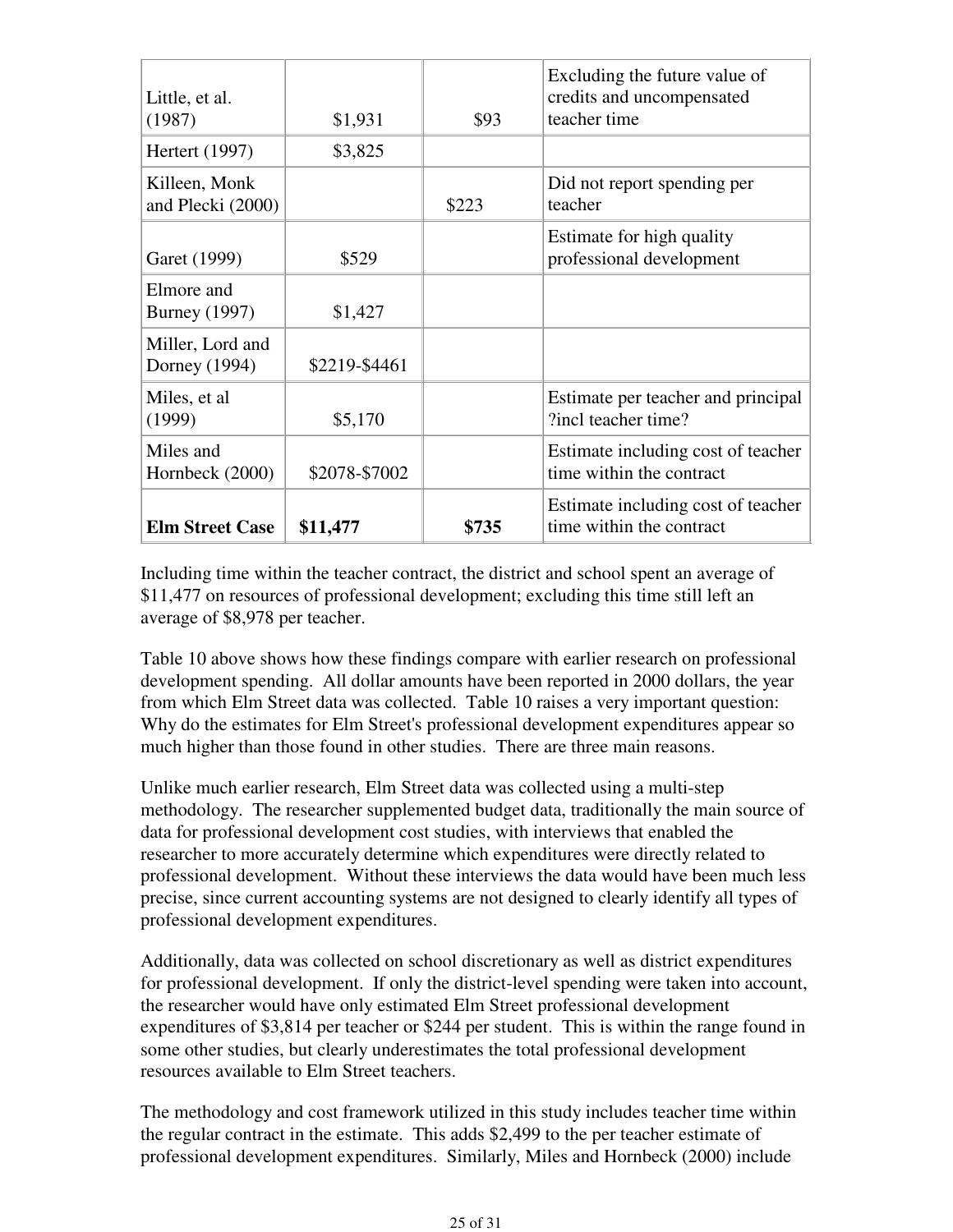district-level spending for teacher time, which includes district-wide inservice days, in their calculations. Since Cincinnati does not include such days in the district contract, the teacher time in our estimates is all provided on the school level. Regardless, with teacher time removed, the estimates fall closer to those estimated in other studies.

Unfortunately, beyond these three reasons it is not possible to tell exactly why the expenditure estimates vary across studies. There are two potential reasons:

- 1. The districts studied had varying levels of investment in professional development. This possibility is supported by cross-district comparisons such as those by Hertert (1997), Miller, Lord and Dorney (1994), and Miles and Hornbeck (2000), which found significant variation in professional development spending across districts;
- The data upon which different researchers based their analyses included different 2. items under the category of professional development. This possibility is also supported by existing research. The most notable example would be Killeen, Monk and Plecki (2000) who used a definition of professional development that included a wide range of expenses that fall outside most definitions of professional development, for example audio-visual supplies.

The variation in definitions of professional development embedded in data sources will inherently continue. Unless researchers move beyond the use of traditional accounting codes, however, it will not be possible to disentangle differences in school districts' categorizations of expenses from differences in actual spending for professional development. Once expenditures are clearly identified by researchers, it is important to describe them using a comprehensive cost structure so that expenditures can be described transparently, making it feasible to compare findings across studies.

The Odden, et al. (2001) cost structure helps to provide a substantial level of detail about the nature of spending being studied. Using this cost structure, it is possible to break out the variation caused by different definitions of professional development (for example inclusion of teacher time within the contract or ongoing coaching) from those caused by variations of spending. Use of this framework thus creates estimates that are more empirically and practically useful.

By using the multi-level methodology to collect data and the Odden, et al. (2001) cost structure to analyze the data, it was possible to determine several things about professional development spending at Elm Street.

Elm Street spent a significant amount of money on professional development: \$293,816 (or \$11,477 per teacher) including teacher time within the regular contract and \$229,833 (or \$8,978 per teacher) not including teacher time within the regular contract. This amount is much higher than typically recognized. While this finding should not be generalized beyond Elm Street, the use of the cost structure makes it possible to compare the findings to other studies. This leads to the hypothesis that the inclusion of school level spending, which provides 67% of the professional development spending at Elm Street (or 57% not including teacher time within the regular contract) is one of the reasons the estimate is higher than many. Since the school level is the source of such a significant amount of teachers' professional development resources, future studies interested in better understanding professional development resources available to teachers could benefit from a multi-level analysis.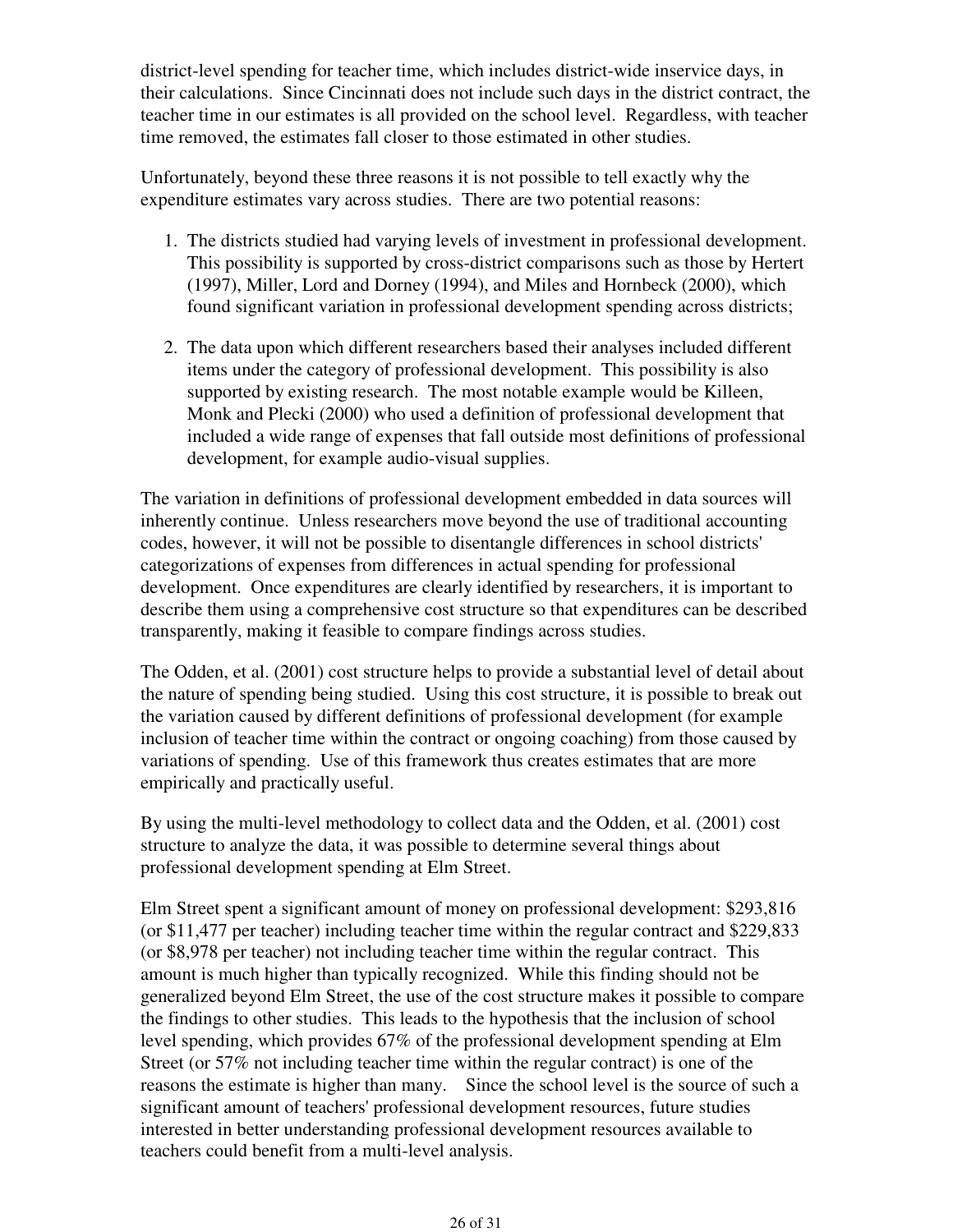Elm Street utilized \$146,525, or 50% of expenditures (67% not counting teacher time within the contract) for training and coaching. Of this, \$57,235 was for non-traditional forms of staff development, like on-site, ongoing literacy coaching. This is significant since coaching, facilitating and on-site work with consultants are more likely to contain the elements of effective professional development identified by Garet, et al. (1999) and Odden, et al. (2001). This suggests that analyses of professional development spending that do not include such activities may miss expenditures that are substantial and more likely to be effective than typical one-day workshops.

Elm Street spent very little on teacher time outside of the regular contract. This is partially indicative of the fact that Elm Street restructured time within the teacher contract to regularly provide time for professional development. Interviews also indicated that teachers spend a significant amount of uncompensated time on professional development at Elm Street. Of the spending on teacher time, \$15,770 is for substitutes to release teachers for professional development, while only \$129—stipends for attending an Eisenhower math and science workshop—compensated teachers for time outside of the school day. While this is very cost efficient in the short term, over the long-term it is unclear if this reliance on uncompensated teacher time will be a sustainable pattern for Elm Street.

## **8. Conclusion**

This study focused on professional development spending at an urban elementary school engaged in focused reform. Budgets and multiple interviews were combined to form a rich data set. The methodology led to a detailed and accurate assessment of professional development spending at both the district and school level. The addition of the school-level expenditure data led to significantly higher estimates of professional development spending, which more accurately reflect the professional development resources available to teachers within a given school than do analyses that only utilize district data. The cost structure analysis yielded useful findings about not just the total professional development costs at Elm Street, but more importantly, the strategic allocation of resources. The cost structure also makes it possible to see how different definitions of professional development shape findings. It is thus an important contribution to the field since widespread use of such a cost structure would facilitate comparing findings across studies.

This project represents an early step of a broader research agenda, which ultimately seeks to identify the level of professional development spending and spending strategies that will enable schools and districts to improve teaching and student learning. Continuing these analyses in a systematic manner and employing the cost methodology defined in Odden, et al. (2001) will yield more data that will add to the extant knowledge on the cost of effective professional development. It would also be interesting to apply this study's methodology to schools that have been successful in generating significant student achievement gains to begin to look at the link between professional development spending and student achievement gains.

### **Note**

This article was prepared for the Consortium for Policy Research in Education,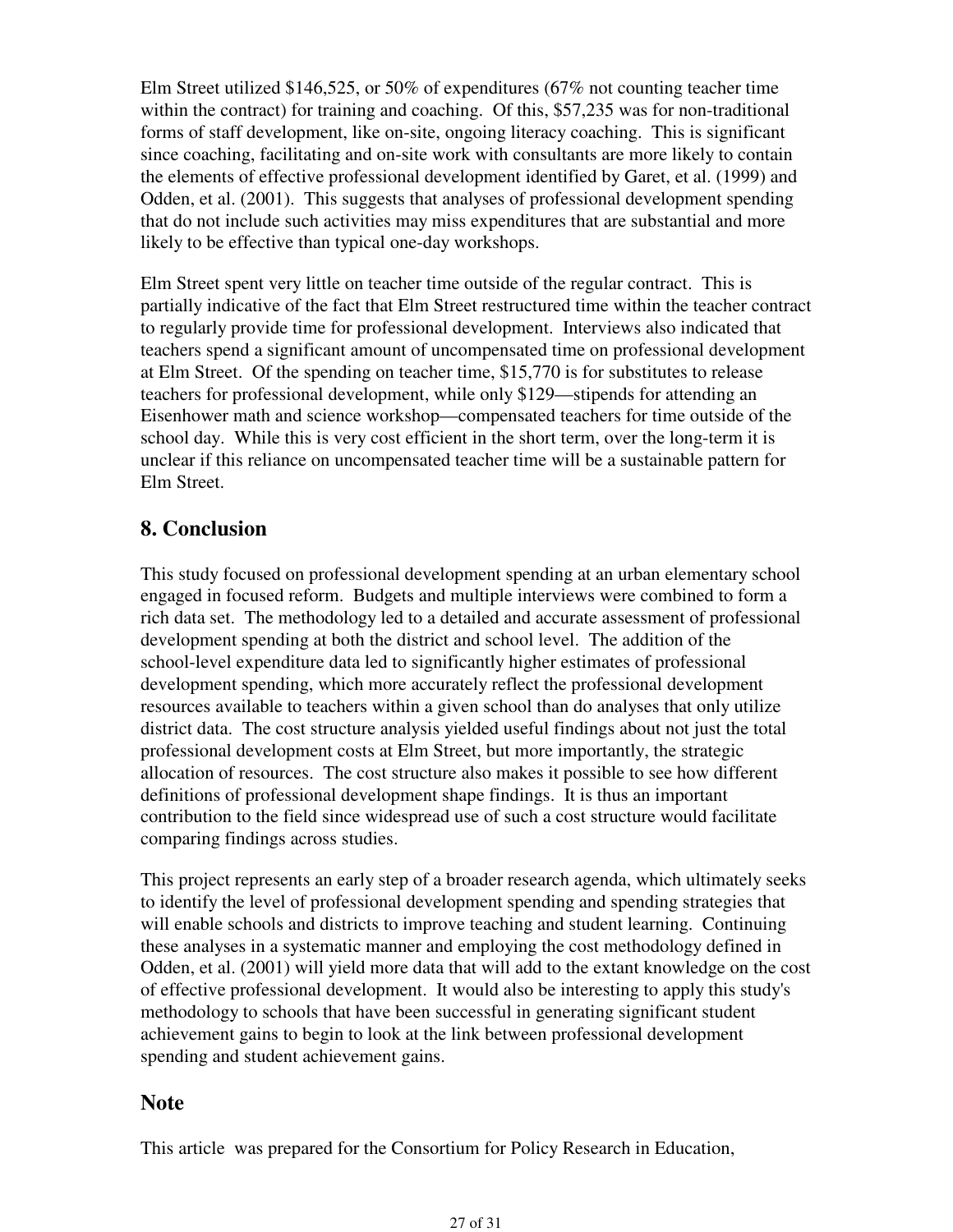Wisconsin Center for Education Research, University of Wisconsin-Madison. The research reported here was supported by a grant from the U.S. Department of Education, Office of Educational Research and Improvement, National Institute on Educational Governance, Finance, Policy-Making and Management, to the Consortium for Policy Research in Education (CPRE) and the Wisconsin Center for Education Research, School of Education, University of Wisconsin-Madison (Grant No. OERI-R3086A60003). The opinions expressed are those of the authors and do not necessarily reflect the view of the National Institute on Educational Governance, Finance, Policy-Making and Management, Office of Educational Research and Improvement, U.S. Department of Education, the institutional partners of CPRE, or the Wisconsin Center for Education Research.

#### **References**

Birman, Beatrice F., Desimone, Laura, Porter, Andrew C., & Garet, Michael S.. (2000). Designing professional development that works. *Educational Leadership 57* (8), 28-33.

Chambers, Jay G. (1999). *Measuring resources in education: From accounting to the resource cost model approach.* Washington, D.C.: American Institutes for Research.

Corcoran, Thomas B. (1995). *Helping teachers teach well: Transforming professional development.* (RB-16). Philadelphia: University of Pennsylvania, Graduate School of Education Consortium for Policy Research in Education.

Elmore, Richard, & Burney, Deanna. (1997). *Investing in teacher learning: Professional development and instructional improvement in Community School District #2, New York City*. Philadelphia: Consortium for Policy Research in Education and the National Commission on Teaching & America's Future.

Fermanich, Mark. (2001). Elementary School Spending for Professional Development: A Cross-Case Analysis. University of Wisconsin, Wisconsin Center for Education Research, Consortium for Policy Research in Education.

Garet, Michael S., Birman, Beatrice F., Porter, Andrew C., Desimone, Laura, Herman, Rebecca, & Yoon, Kwang Suk. (1999). *Designing effective professional development: Lessons from the Eisenhower Program*. Washington, D.C.: American Institutes for Research.

Hertert, Linda. (1997). *Investing in teacher professional development: A look at 16 districts*. Denver: Education Commission of the States.

Killeen, Kieran M., Monk, David H., & Plecki, Margaret L. (March 2000). School district spending on professional development: Insights available from national data. Paper presented at the annual meeting of the American Education Finance Association, San Antonio, Texas.

Little, Judith Warren. (1993). Teachers' professional development in a climate of educational reform. *Educational Evaluation and Policy Analysis 15* (2), 129-151.

Little, Judith Warren, Gerritz, William H., Stern, David S., Guthrie, James W., Kirst, Michael W., & Marsh, David D.. (1987). *Staff development in California*. San Francisco: Far West Laboratory for Educational Research and Development.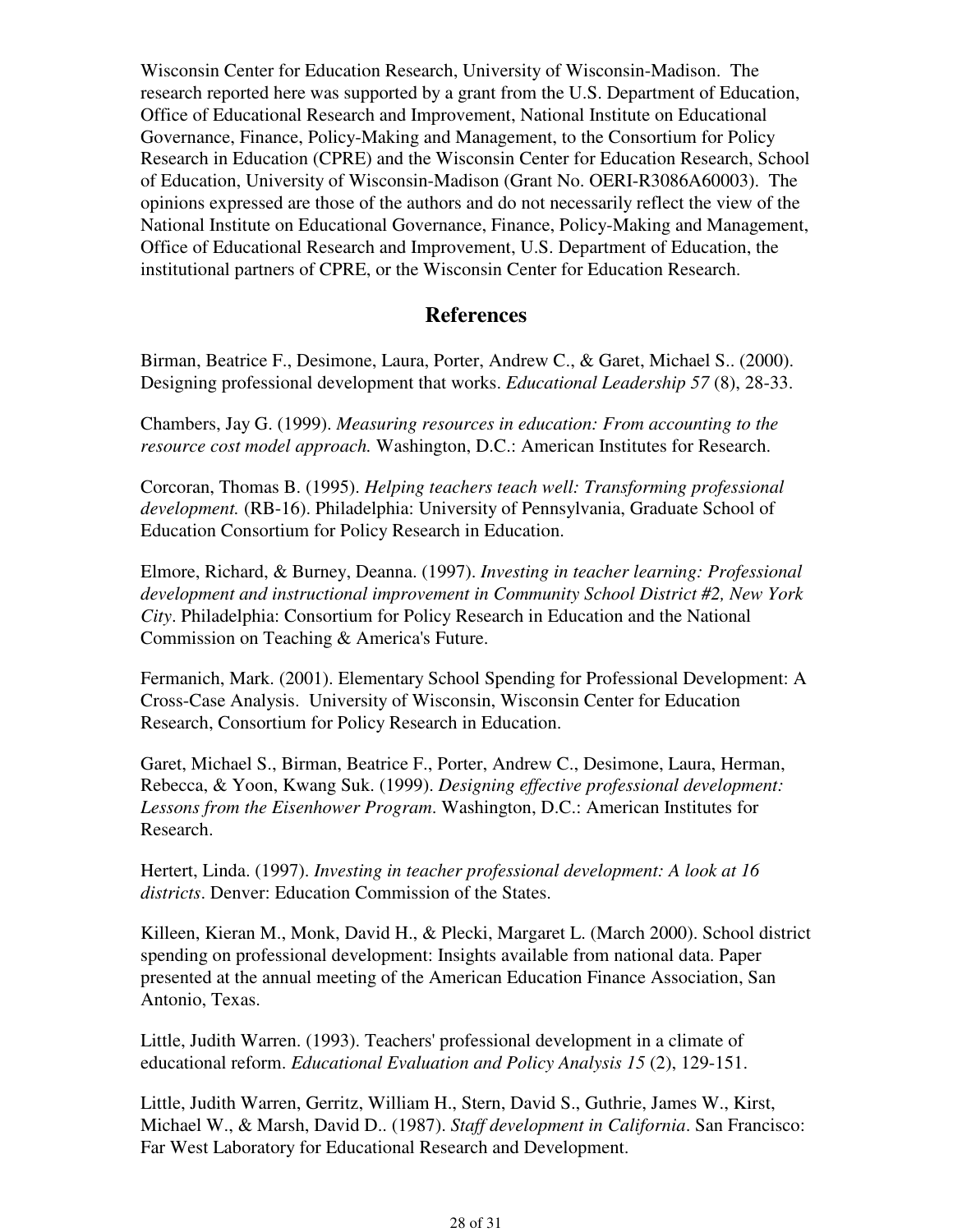Miles, Karen, Bouchard, Francine, Winner, Kendra, Cohen, Mary Ann, & Guiney, Ellen. (1999). *Professional development spending in the Boston Public Schools*. Boston: Boston Plan for Excellence, Boston Public Schools.

Miles, Karen Hawley. (March 2001). Analyzing district spending on instructional and school support. Paper presented at the annual meeting of the American Education Finance Association, Cincinnati, Ohio.

Miles, Karen Hawley, & Hornbeck, Matthew. (2000). *Rethinking district professional development spending to support a District CSR Strategy: Resource Reallocation, Issue #3*. Arlington, VA: New American Schools..

Miller, Barbara, Lord, Brian, & Dorney, Judith. (1994). *Staff development for teachers: A study of configurations and costs in four districts*. Newton, MA: Education Development Center.

Odden, Allan, Archibald, Sarah, Fermanich, Mark, & Gallagher, H. Alix. (2001). A framework for assessing the costs of effective professional development. Madison: University of Wisconsin, Wisconsin Center for Education Research, Consortium for Policy Research in Education. In revision, *Journal of Educational Finance*.

### **About the Author**

#### **H. Alix Gallagher**

Consortium for Policy Research in Education University of Wisconsin-Madison 1025 W. Johnson St. Room 653 Madison, WI 53706

Email: hagallagher@students.wisc.edu

H. Alix Gallagher is completing her Ph.D. in Educational Administration at the University of Wisconsin–Madison. Throughout her career as a graduate student, her area of focus has been school finance. Her dissertation and future research plans involve in-depth study of various policies that better support and prepare teachers, including knowledge and skill-based pay plans, pre-service and inservice education.

#### **Copyright 2002 by the** *Education Policy Analysis Archives*

The World Wide Web address for the *Education Policy Analysis Archives* is **epaa.asu.edu**

General questions about appropriateness of topics or particular articles may be addressed to the Editor, Gene V Glass, glass@asu.edu or reach him at College of Education, Arizona State University, Tempe, AZ 85287-2411. The Commentary Editor is Casey D. Cobb: casey.cobb@unh.edu .

### **EPAA Editorial Board**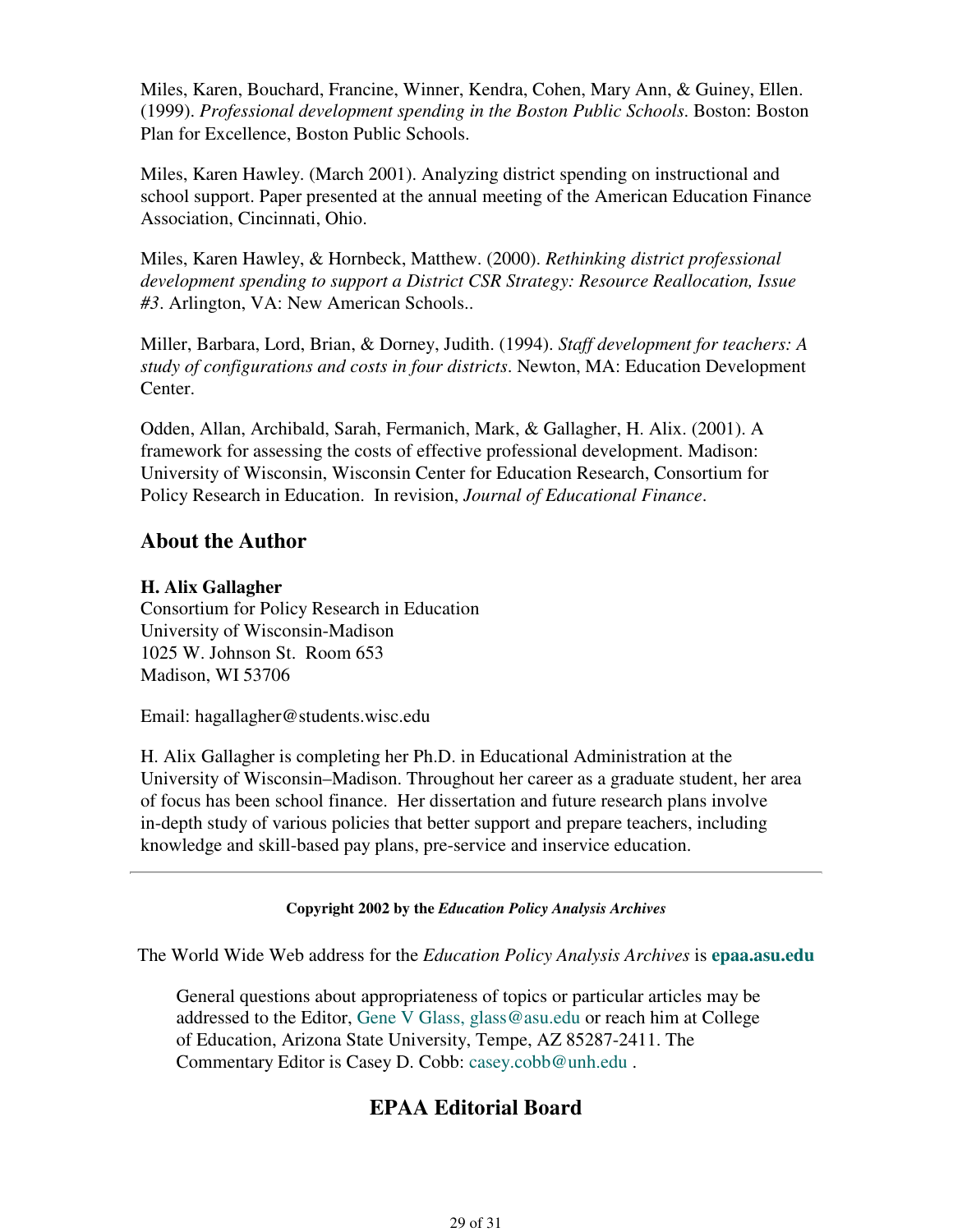Michael W. Apple University of Wisconsin

John Covaleskie Northern Michigan University

Sherman Dorn University of South Florida

Richard Garlikov hmwkhelp@scott.net

Alison I. Griffith York University

Ernest R. House University of Colorado

Craig B. Howley Appalachia Educational Laboratory

Daniel Kallós Umeå University

Thomas Mauhs-Pugh Green Mountain College

William McInerney Purdue University

Les McLean University of Toronto

Anne L. Pemberton apembert@pen.k12.va.us

Richard C. Richardson New York University

Dennis Sayers California State University—Stanislaus

Michael Scriven scriven@aol.com

Robert Stonehill U.S. Department of Education Greg Camilli Rutgers University

Alan Davis University of Colorado, Denver

Mark E. Fetler California Commission on Teacher Credentialing

Thomas F. Green Syracuse University

Arlen Gullickson Western Michigan University

Aimee Howley Ohio University

William Hunter University of Calgary

Benjamin Levin University of Manitoba

Dewayne Matthews Education Commission of the States

Mary McKeown-Moak MGT of America (Austin, TX)

Susan Bobbitt Nolen University of Washington

Hugh G. Petrie SUNY Buffalo

Anthony G. Rud Jr. Purdue University

Jay D. Scribner University of Texas at Austin

Robert E. Stake University of Illinois—UC

David D. Williams Brigham Young University

### **EPAA Spanish Language Editorial Board**

**Associate Editor for Spanish Language Roberto Rodríguez Gómez Universidad Nacional Autónoma de México**

roberto@servidor.unam.mx

Adrián Acosta (México) Universidad de Guadalajara adrianacosta@compuserve.com

J. Félix Angulo Rasco (Spain) Universidad de Cádiz felix.angulo@uca.es